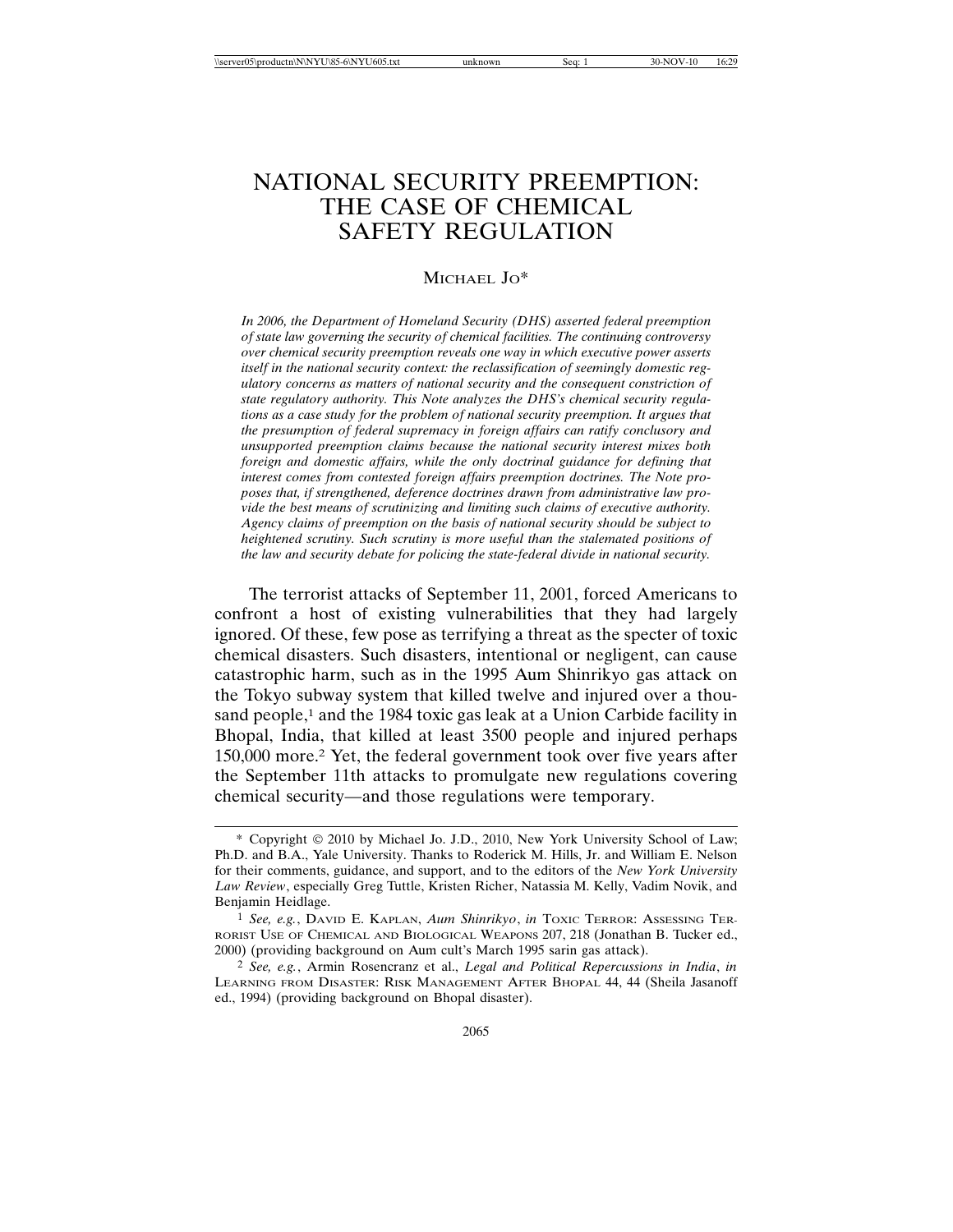Behind this delay lie both a familiar battle between repeat players in the politics of federal regulation and a neglected yet significant intersection of federalism, national security, and administrative law. Trade associations and industry groups such as the American Chemistry Council have sparred with labor unions, environmental organizations, and other usual suspects over the strength of federal chemical security regulation. In asserting its regulatory power, however, the federal government has articulated a new theory of preemption, one whose ramifications extend to broader problems of national security law.

The current legal debate over national security pits the war powers of the executive against constitutional guarantees of civil liberties and is frequently presented as a contest between liberty and security.<sup>3</sup> But in this age of a seemingly perpetual War on Terror,<sup>4</sup> the asserted scope of executive authority over national security has spread beyond the confines of war-making and emergency powers. The chemical security controversy reveals one way in which creeping executive power asserts itself: the reclassification of seemingly domestic regulatory concerns as matters of national security and the consequent constriction of state regulatory authority through a new theory of federal national security preemption. This expansion of federal authority

3 Important contributions to this debate include BRUCE ACKERMAN, BEFORE THE NEXT ATTACK: PRESERVING CIVIL LIBERTIES IN AN AGE OF TERRORISM 4 (2006) (proposing "emergency constitution" to be enacted by statute that "imposes strict limits on unilateral presidential power"); JACK GOLDSMITH, THE TERROR PRESIDENCY: LAW AND JUDGMENT INSIDE THE BUSH ADMINISTRATION 205–13 (2007) (maintaining that wartime executive cooperation with Congress is more effective than "Bush administration's go-italone approach"); ERIC A. POSNER & ADRIAN VERMUELE, TERROR IN THE BALANCE: SECURITY, LIBERTY, AND THE COURTS 5 (2007) ("[T]he executive branch, not Congress or the judicial branch, should make the tradeoff between security and liberty."); RICHARD A. POSNER, NOT A SUICIDE PACT: THE CONSTITUTION IN A TIME OF NATIONAL EMERGENCY 9 (2006) (criticizing "court-centric approach" of civil libertarians and proposing balancing between civil liberties and public safety); JOHN YOO, THE POWERS OF WAR AND PEACE: THE CONSTITUTION AND FOREIGN AFFAIRS AFTER 9/11, at 10 (2006) (responding to those criticizing executive exercise of war powers without congressional authorization by contending that "constitutional text and structure provide far more flexibility to the president and Congress"); Samuel Issacharoff & Richard H. Pildes, *Between Civil Libertarianism and Executive Unilateralism: An Institutional Process Approach to Rights During Wartime*, 5 THEORETICAL INQUIRIES L. 1, 5 (2004) ("[C]ourts have developed a process-based, institutionally-oriented (as opposed to rights-oriented) framework for examining the legality of governmental action in extreme security contexts."); and Mark Tushnet, *Emergencies and the Idea of Constitutionalism*, *in* THE CONSTITUTION IN WARTIME: BEYOND ALARMISM AND COMPLACENCY 39, 40 (Mark Tushnet ed., 2005) (arguing that legality should be suspended in wartime emergencies "to avoid providing law-based justifications" for actions that "undermine the values expressed in the rule-of-law tradition").

4 President George W. Bush, Address to a Joint Session of Congress and the American People (Sept. 20, 2001), http://georgewbush-whitehouse.archives.gov/news/ releases/2001/09/20010920-8.html.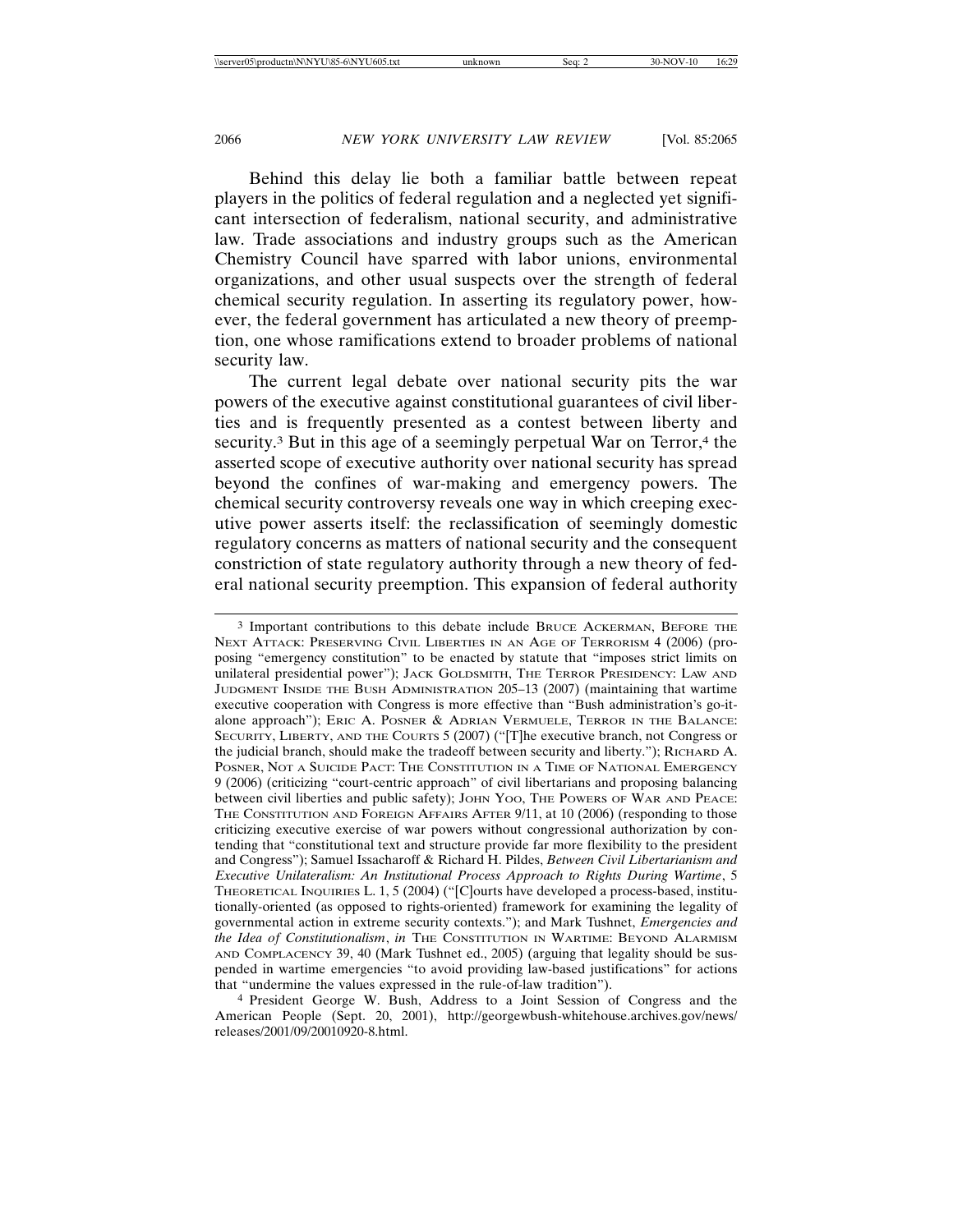arises, in part, because the national security interest includes both foreign and domestic affairs, while the only doctrinal guidance for defining that interest comes from contested foreign affairs preemption doctrines. The issue here is not security versus liberty but security versus federalism and the ability of administrative law to provide an optimal framework for delineating the scope of executive power.

Constitutional and administrative law scholars have lavished much attention on federal preemption of state law, particularly agency assertions of preemption and judicial deference to such assertions.5 The policy context of national security raises the stakes of these issues even higher. An expansive definition of the federal national security interest could enable federal preemption in policy matters that have little to do with foreign affairs or terrorist threats. On the other hand, dividing national security oversight between the federal government and the states could result in poor coordination with potentially calamitous consequences.6

This Note will examine the security regulations for chemical facilities proposed by the Department of Homeland Security (DHS) in 2006–2007 and use them as a case study for the problem of national security preemption.<sup>7</sup> These regulations were among several proposed

<sup>5</sup> Discussions of agency assertions of preemption include FEDERAL PREEMPTION: STATES' POWERS, NATIONAL INTERESTS (Richard A. Epstein & Michael S. Greve eds., 2007), Brian Galle & Mark Seidenfeld, *Administrative Law's Federalism: Preemption, Delegation, and Agencies at the Edge of Federal Power*, 57 DUKE L.J. 1933 (2008), Nina A. Mendelson, *A Presumption Against Agency Preemption*, 102 NW. U. L. REV. 695 (2008), Gillian E. Metzger, *Administrative Law as the New Federalism*, 57 DUKE L.J. 2023 (2008), Catherine M. Sharkey, *Federalism Accountability: "Agency-Forcing" Measures*, 58 DUKE L.J. 2125 (2009) [hereinafter Sharkey, *Federalism Accountability*], Catherine M. Sharkey, *Preemption by Preamble: Federal Agencies and the Federalization of Tort Law*, 56 DEPAUL L. REV. 227 (2007), and Ernest A. Young, *Executive Preemption*, 102 NW. U. L. REV. 869 (2008).

<sup>6</sup> *See, e.g.*, E.L. Gaston, *Taking the Gloves Off of Homeland Security: Rethinking the Federalism Framework for Responding to Domestic Emergencies*, 1 HARV. L. & POL'Y REV. 519, 519 (2007) ("Federalism preferences must take a backseat to the country's immediate need for a functional preparedness and response system.").

<sup>7</sup> The one article-length legal study of national security preemption devotes little attention to the Department of Homeland Security's (DHS's) Advance Notice of Rulemaking issued in December 2006, *see* Chemical Facility Anti-Terrorism Standards, 71 Fed. Reg. 78,276 (proposed Dec. 28, 2006) (to be codified at 6 C.F.R. pt. 27), and does not discuss its determinations on preemption or alternative technologies, or its consequences for national security preemption doctrine. Leticia M. Diaz, *Chemical Homeland Security, Fact or Fiction: Is the U.S. Ready for an Attack on Our Chemical Facilities? An Examination of State and Federal Laws Aimed at Immediate Remediation*, 56 CATH. U.L. REV. 1171, 1198 n.235 (2007) (providing short discussion of rulemaking by DHS and ensuing controversy). The other scholars who discuss chemical security preemption mention it in passing. *See* William W. Buzbee, *Asymmetrical Regulation: Risk, Preemption, and the Floor/Ceiling Distinction*, 82 N.Y.U. L. REV. 1547, 1573–75 & n.90 (2007) (briefly discussing controversy over Chemical Facility Anti-Terrorism Standards (CFATS)); Galle & Seidenfeld, *supra*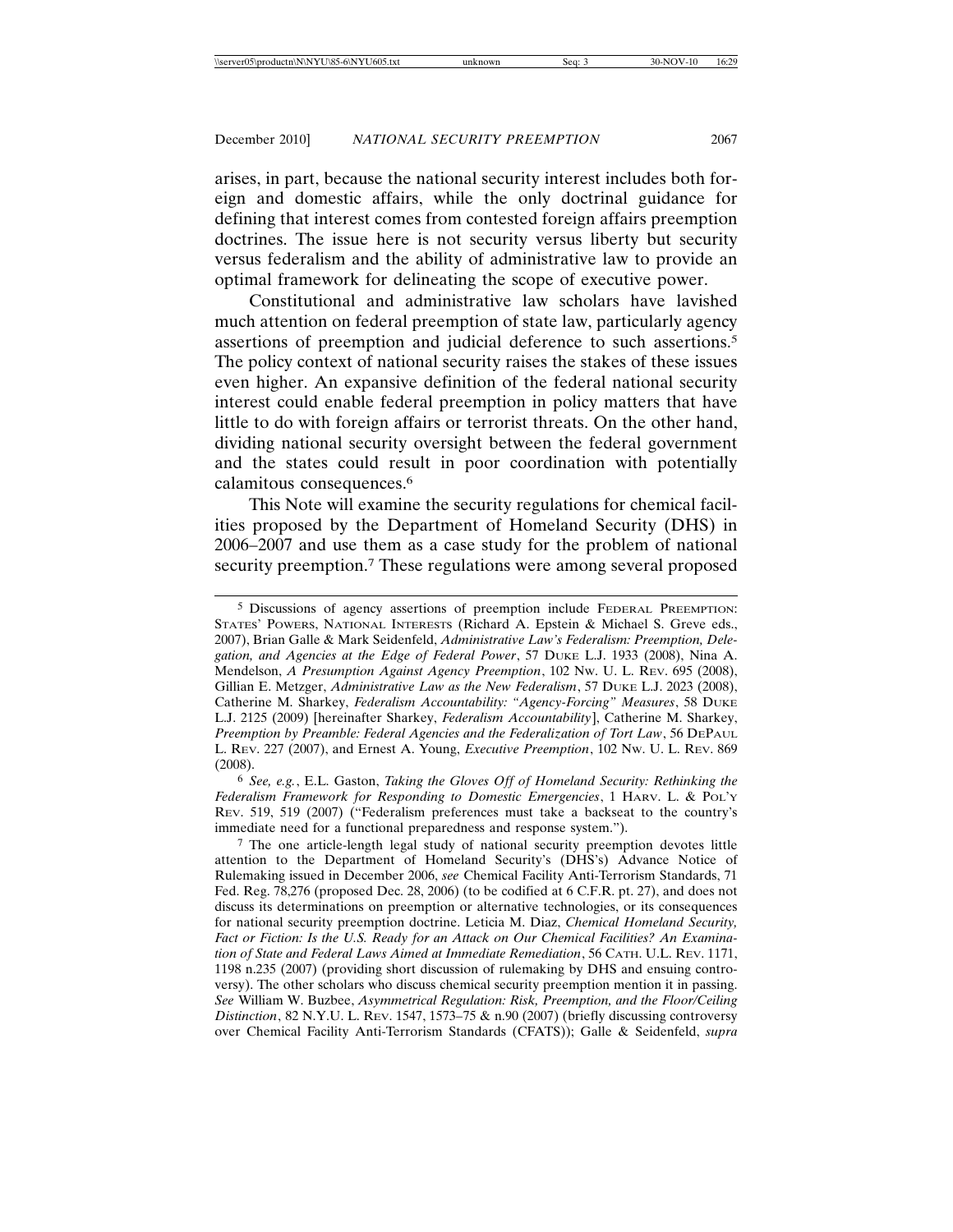during the administration of President George W. Bush that asserted federal preemption for largely domestic affairs on the basis of an asserted national security interest.8 The chemical security regulations exemplified the problem posed by national security preemption: The presumption of federal supremacy in foreign affairs can ratify conclusory and unsupported preemption claims. This Note argues that deference doctrines drawn from administrative law can and should be used to scrutinize and limit such claims of executive authority. Reviewing the factual and legal sufficiency of the regulatory record forces agencies to apply their own particular competence in factfinding to their federalism determinations, instead of making conclusory claims of federal interest that lack evidentiary support and doctrinal cogency. Agency claims of preemption on the basis of national security should be subject to heightened scrutiny; such scrutiny is more useful than the stalemated positions of those currently engaged in the law and security debate for policing the state-federal divide.

Part I introduces the doctrinal issues at play in national security preemption and presents the history of DHS's chemical security rulemaking. Part II explains how chemical security preemption reframes the debate over law and security and argues that the agency reference model is the appropriate means of scrutinizing agency assertions of national security preemption. Part III evaluates DHS's preemption claim for chemical security using the agency reference model. It begins by appraising the factual sufficiency of the regulatory record supporting the claim and then discusses whether state regulation would frustrate the two federal purposes asserted by DHS.

I

#### PREEMPTION DOCTRINE AND CHEMICAL SECURITY

This Part will first explore the preemption and administrative law doctrines involved in DHS's Chemical Facility Anti-Terrorism Standards (CFATS), specifically the special case of agency preemption and

note 5, at 2013–17 (briefly analyzing merits of preemption claim in CFATS and concluding that "most of the signs seem to point against preemption"); Mendelson, *supra* note 5, at 695–97, 701–02, 717, 720–21, 723 (criticizing DHS for not paying "any particular attention to state interests" in proposing CFATS).

<sup>8</sup> Others include the various safety and security regulations promulgated by the Federal Railroad Administration in the Department of Transportation. *See* Hazardous Materials: Enhancing Rail Transportation Safety and Security for Hazardous Materials Shipments, 71 Fed. Reg. 76,834 (Dec. 21, 2006) (to be codified at 49 C.F.R. pts. 172, 174) (regulating transport of hazardous materials by rail); Rail Transportation Security, 71 Fed. Reg. 76,852 (Dec. 21, 2006) (to be codified at 49 C.F.R. pts. 1520, 1580) (mandating security requirements for freight, passenger, and municipal transit rail systems).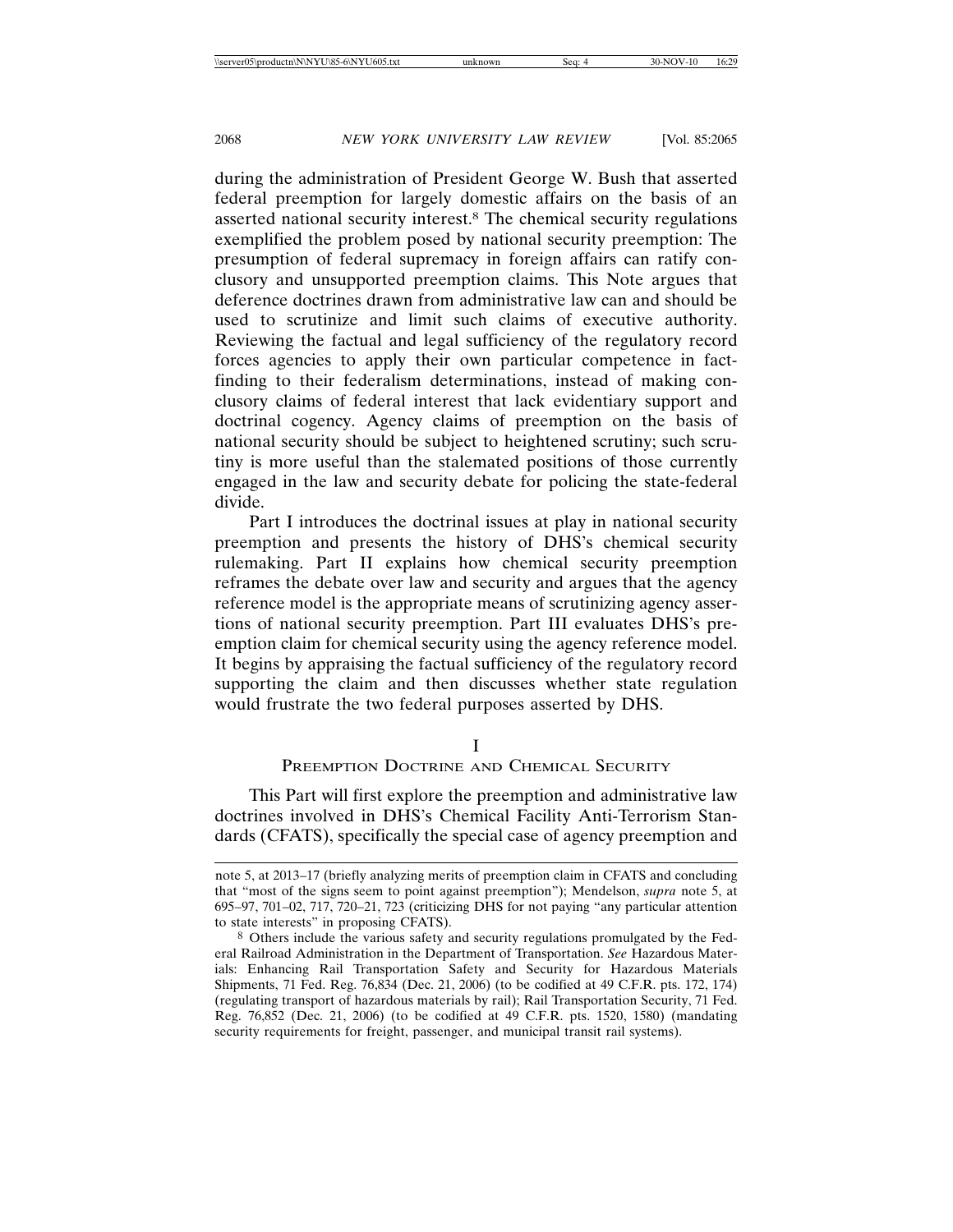the forms of foreign affairs preemption, and will consider the ability of administrative law's deference doctrines to subject national security preemption to appropriate scrutiny. It will then discuss both the legislative history and the rulemakings behind CFATS, as well as its broader institutional context.

### *A. Preemption, Administrative Agencies, and the National Security Interest*

Federal preemption of state law renders the state law at issue invalid because it conflicts with a particular federal law and thus runs afoul of the Supremacy Clause.<sup>9</sup> While courts and commentators sometimes differ, current preemption doctrine recognizes three general categories of preemption: express preemption (where a federal statute contains express language invalidating state law) and two forms of implied preemption. The forms of implied preemption include field preemption (where courts find that Congress "completely occupies a given field"10 of regulation, excluding state law) and obstacle preemption (where state law obstructs the accomplishment of federal goals $11$ ).

Another distinction concerns the type of federal law for which preemptive authority is claimed. Many preemption cases concern the preemptive intent or effect of a federal statute or the regulatory scheme created by such a statute. These often boil down to disputes over statutory interpretation. But others involve the preemptive effect of regulations enacted by an administrative agency, sometimes without any explicit instruction from Congress as to whether it intended to endow the agencies with such power.

Agency preemption took center stage after the Rehnquist Court abandoned the presumption against preemption $12$  and agencies in the administration of George W. Bush increasingly asserted federal pre-

<sup>9</sup> U.S. CONST. art. VI, § 2.

<sup>10</sup> Pac. Gas & Elec. Co. v. State Energy Res. Conservation & Dev. Comm'n, 461 U.S. 190, 213 (1983).

<sup>11</sup> *See, e.g.*, Hines v. Davidowitz, 312 U.S. 52, 67 (1941) (invalidating Pennsylvania law because it "stands as an obstacle to the accomplishment and execution of the full purposes and objectives of Congress").

<sup>12</sup> *See, e.g.*, Erwin Chemerinsky, *Empowering States: The Need To Limit Federal Preemption*, 33 PEPP. L. REV. 69, 72 (2005) ("In case after case, the Rehnquist Court has gone out of its way to broadly construe preemption to strike down state laws."); Richard H. Fallon, Jr., *The "Conservative" Paths of the Rehnquist Court's Federalism Decisions*, 69 U. CHI. L. REV. 429, 462 (2002) ("Over the decade since Clarence Thomas joined the Court and produced the current pro-federalism five-member majority, the Court has decided thirty-five preemption cases and found state statutes or causes of action to be preempted, either in whole or in part, in twenty-two.").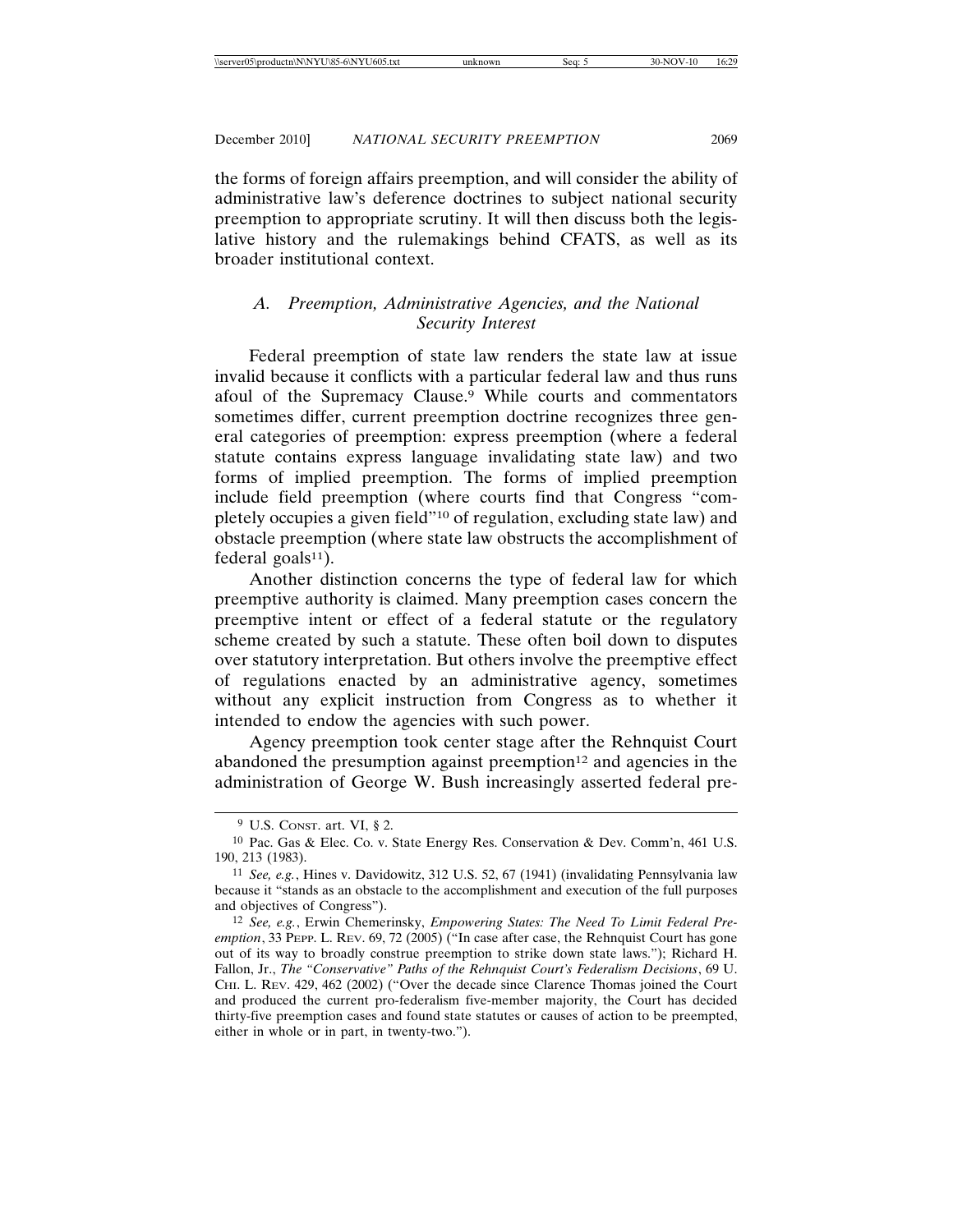emption.13 The first wave of recent preemption scholarship argued for controlling agency preemption by disfavoring assertions of preemption made by agencies rather than Congress and for reviving the presumption against preemption—requiring a clear statement of congressional intent to preempt state law.14 Attention has now turned to the deference courts should afford agency statutory interpretations and the relative institutional competencies of courts, agencies, and Congress in striking the balance between federal and state power.15

Those criticizing agency preemption, such as Professor Nina Mendelson, argue that agencies pay little heed to state autonomy because they proceed without adequate guidance from Congress, rely on a notice-and-comment process that is less transparent than legislation, and have a poor record of taking the interests of states into account, despite executive orders mandating a review of federalism concerns.16 Other scholars, such as Professors Brian Galle and Mark Seidenfeld, contend that agencies are actually the best equipped of all federal actors to strike a balance between states and the federal government.17 While Congress may suffer from the dysfunction identified by public choice theory,18 and courts may rely on the partial informa-

<sup>13</sup> For a list of agency preemption claims during the administration of President George W. Bush, see AM. ASS'N FOR JUSTICE, GET OUT OF JAIL FREE: HOW THE BUSH ADMINIS-TRATION HELPS CORPORATIONS ESCAPE ACCOUNTABILITY app. B, http://www.justice.org/ cps/rde/xbcr/justice/Preemption\_Rpt.pdf (last visited Oct. 27, 2010).

<sup>14</sup> *See, e.g.*, Thomas W. Merrill, *Rescuing Federalism After* Raich*: The Case for Clear Statement Rules*, 9 LEWIS & CLARK L. REV. 823, 851 (2005) (arguing for "regime of clear statement rules" that seeks to "limit further federal growth to problem areas that all three branches agree require such a solution"); Ernest A. Young, *Making Federalism Doctrine: Fidelity, Institutional Competence, and Compensating Adjustments*, 46 WM. & MARY L. REV. 1733, 1849 (2005) ("[C]ourts should be able to impose an anti-preemption canon as a compensating adjustment for failure of the doctrine of enumerated powers to protect state autonomy.").

<sup>15</sup> *See, e.g.*, Mendelson, *supra* note 5, at 699 ("[C]ourts should apply not only a presumption against preemption, but also an additional presumption against *agency* preemption."); Nina A. Mendelson, Chevron *and Preemption*, 102 MICH. L. REV. 737, 742 (2004) [hereinafter Mendelson, Chevron *and Preemption*] ("*Chevron* deference to agency interpretations of the preemptive effect of statutes is . . . inappropriate."); Young, *supra* note 5, at 885 (noting that "deference becomes problematic" when an agency addresses preemption by "construing a preemption clause in the federal statute or considering whether a given state statute conflicts with a federal statute's underlying purpose").

<sup>16</sup> Mendelson, *supra* note 5, at 699, 717–19 ("[A]gencies lack an institutional focus on the value of retaining an independent state role and preserving state sovereignty . . . .").

<sup>17</sup> Galle & Seidenfeld, *supra* note 5, at 1936 ("[F]ederal agencies should often be the preferred institutions in which to vest the authority to allocate power between states and the federal government.").

<sup>18</sup> *Id.* at 1950–52 ("[O]pacity [of the legislature] gives focused interest groups greater influence than they are entitled to under a theory of representative democracy that counts the interests of each citizen equally.").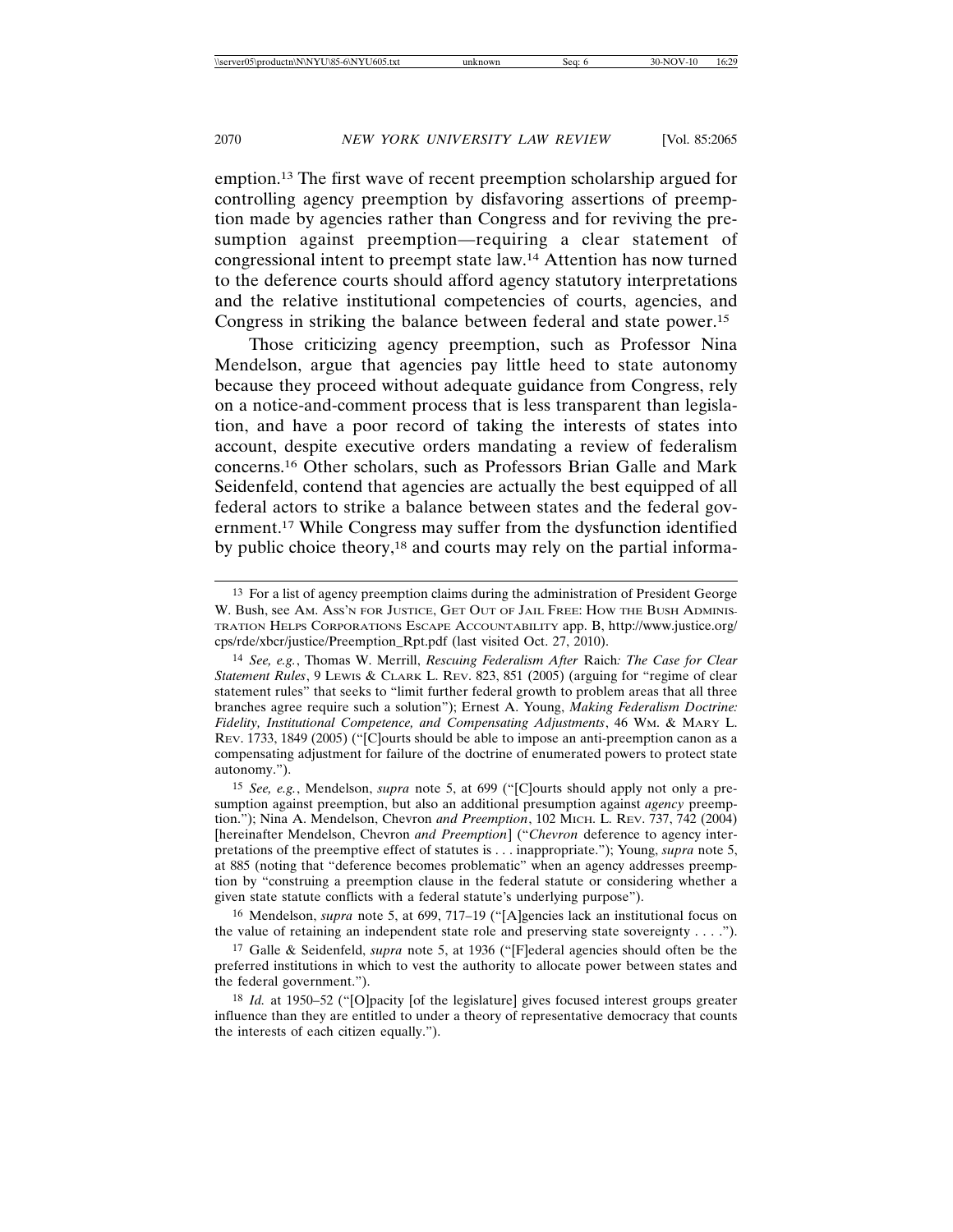tion produced by case-by-case adjudication,19 agencies have superior information through their inherent expertise and the processes of notice-and-comment rulemaking. Furthermore, agencies are uniquely subject to oversight from the judicial and legislative branches, which curbs overreach and enforces mandates of transparency and accountability.20

Either way, as Professor Catherine Sharkey points out, "[F]ederal agencies have become the real decisionmakers in preemption controversies . . . ."21 The question then arises: What level of deference should courts afford to agency assertions of federal preemption? Mendelson argues that agency preemption claims deserve only the limited deference22 afforded by *Skidmore v. Swift*<sup>23</sup> and *United States v. Mead*<sup>24</sup> conditioned on the persuasiveness of the agency's reasoning, not the mandatory deference framework with limited judicial scrutiny offered by *Chevron v. Natural Resources Defense Council*. 25 She argues that merely entertaining the question of how much deference to give to agency preemption inappropriately assumes that agencies have some inherent power to preempt state law.26 William Eskridge maintains that *Chevron* "super-deference" should be given to agency claims of preemption "only . . . when there has been a formal congressional delegation of lawmaking authority to agen-

20 *Id.* at 1974–77 ("[A]gencies are well suited for evaluating the benefits of both localism and the need for experimenting within the programs they regulate.").

21 Sharkey, *Federalism Accountability*, *supra* note 5, at 2128.

22 Mendelson, Chevron *and Preemption*, *supra* note 15, 797 (proposing that court "could continue to follow [an] agency interpretation on a case-by-case basis to the extent the court finds the agency interpretation persuasive under the doctrine of *Skidmore v. Swift*").

23 Skidmore v. Swift & Co., 323 U.S. 134, 140 (1944) (holding that weight given to agency's judgment "will depend upon the thoroughness evident in its consideration, the validity of its reasoning, its consistency with earlier and later pronouncements, and all those factors which give it power to persuade, if lacking power to control").

24 United States v. Mead Corp., 533 U.S. 218, at 221 (2001) (holding that agency rulings are not entitled to judicial deference under *Chevron* if there is "no indication that Congress intended such a ruling to carry the force of law").

25 467 U.S. 837, 844 (1984) (holding that agency regulations filling gaps left by legislature "are given controlling weight unless they are arbitrary, capricious, or manifestly contrary to the statute" and that in cases in which "the legislative delegation to an agency on a particular question is implicit rather than explicit[,]" a court "may not substitute its own construction of a statutory provision for a reasonable interpretation made by the administrator of an agency").

26 Mendelson, *supra* note 5, at 705–06 (arguing that posing question of whether agency preemption determinations "merit application of the *Chevron* doctrine" can "too readily make<sup>[]</sup> the assumption that an agency has some intrinsic power to preempt state law").

<sup>19</sup> *Id.* at 1968–70 (asserting that "the courts' viewpoint is limited" to parties in disputes before them and that these parties "are unlikely to represent all the various backgrounds and perspectives that may be relevant to a determination").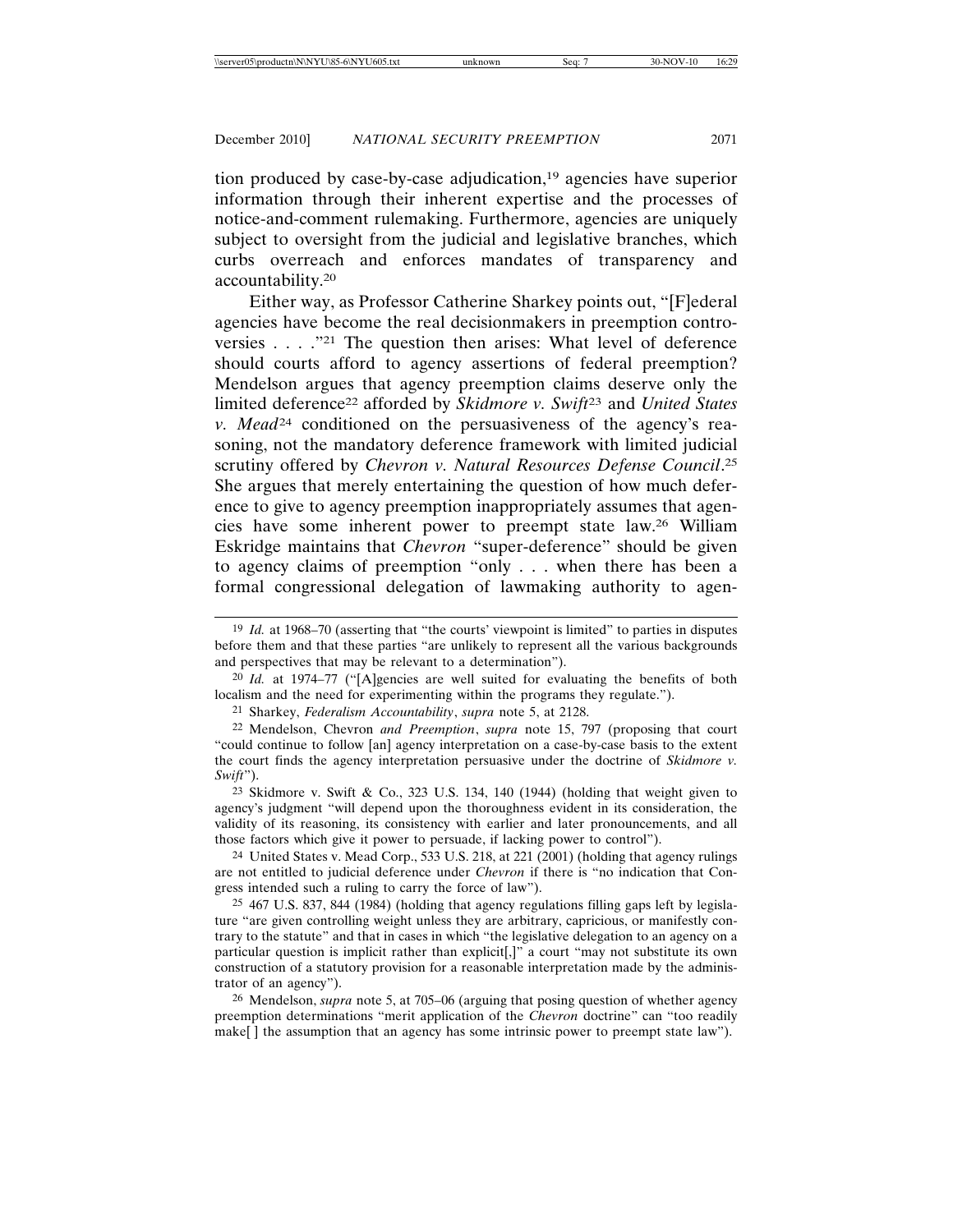cies."27 On the other hand, Richard Epstein contends that even *Chevron* deference does not afford federal agencies enough power and argues for a default rule of field preemption.28

A similar debate over the levels of appropriate deference to the executive is occurring in the area of foreign relations law. Some scholars who propound a doctrine of increased executive power in foreign relations and national security have invoked the frameworks of administrative law, arguing that executive interpretations of law that implicate international relations doctrines should be accorded *Chevron* deference. In support of this argument, they cite rationales of executive expertise and accountability.29 The counterargument insists that currently existing deference doctrines—the political question doctrine, areas of exclusive executive lawmaking authority, or the customary respect paid to executive determinations of foreign affairs interests—grant the executive enough latitude.30 Any more leeway would concentrate excessive power in the executive branch.<sup>31</sup>

These general policy concerns find specific expression in the context of foreign affairs preemption. This form of preemption has two variants: statutory foreign affairs preemption, which applies the familiar categories of express and implied preemption to federal and state laws governing foreign relations; and dormant foreign affairs preemption, in which courts find preemption of state law affecting foreign relations based upon prevailing federal interests in the abstract in the absence of any enacted federal law.32 While statutory foreign affairs preemption might be a familiar matter of statutory interpreta-

31 *Id.* at 1262.

<sup>27</sup> William N. Eskridge, Jr., *Vetogates,* Chevron*, Preemption*, 83 NOTRE DAME L. REV. 1441, 1443 (2008).

<sup>28</sup> Richard A. Epstein, *Why the FDA Must Preempt Tort Litigation: A Critique of Chevron Deference and a Response to Richard Nagareda*, J. TORT L., Dec. 2006, at art. 5, 3 (arguing that once FDA enacts comprehensive regulatory review, private rights of action should be preempted "*even if* the agency issues some declaration to the contrary," and that only Congress should be able to displace "the doctrine of implied preemption").

<sup>29</sup> Eric A. Posner & Cass R. Sunstein, Chevron*izing Foreign Relations Law*, 116 YALE L.J. 1170, 1207 (2007) ("[T]he expertise rationale for deference to the executive is stronger in the foreign relations setting than in the traditional *Chevron* setting, while the accountability rationale for deference is at least equally strong.").

<sup>30</sup> Derek Jinks & Neal Kumar Katyal, *Disregarding Foreign Relations Law*, 116 YALE L.J. 1230, 1236–38 (2007) (discussing how existing doctrines foreclose many foreign affairs issues from judicial resolution, rendering additional judicial deference to executive unnecessary and unwarranted).

<sup>32</sup> For discussion of this distinction, see Jack Goldsmith, *Statutory Foreign Affairs Preemption*, 2000 SUP. CT. REV. 175, 203–08. For dormant foreign affairs preemption, see Curtis A. Bradley, Chevron *Deference and Foreign Affairs*, 86 VA. L. REV. 649, 721–25 (2000); Joseph B. Crace, Jr., Note, Gara-*mending the Doctrine of Foreign Affairs Preemption*, 90 CORNELL L. REV. 203 (2004).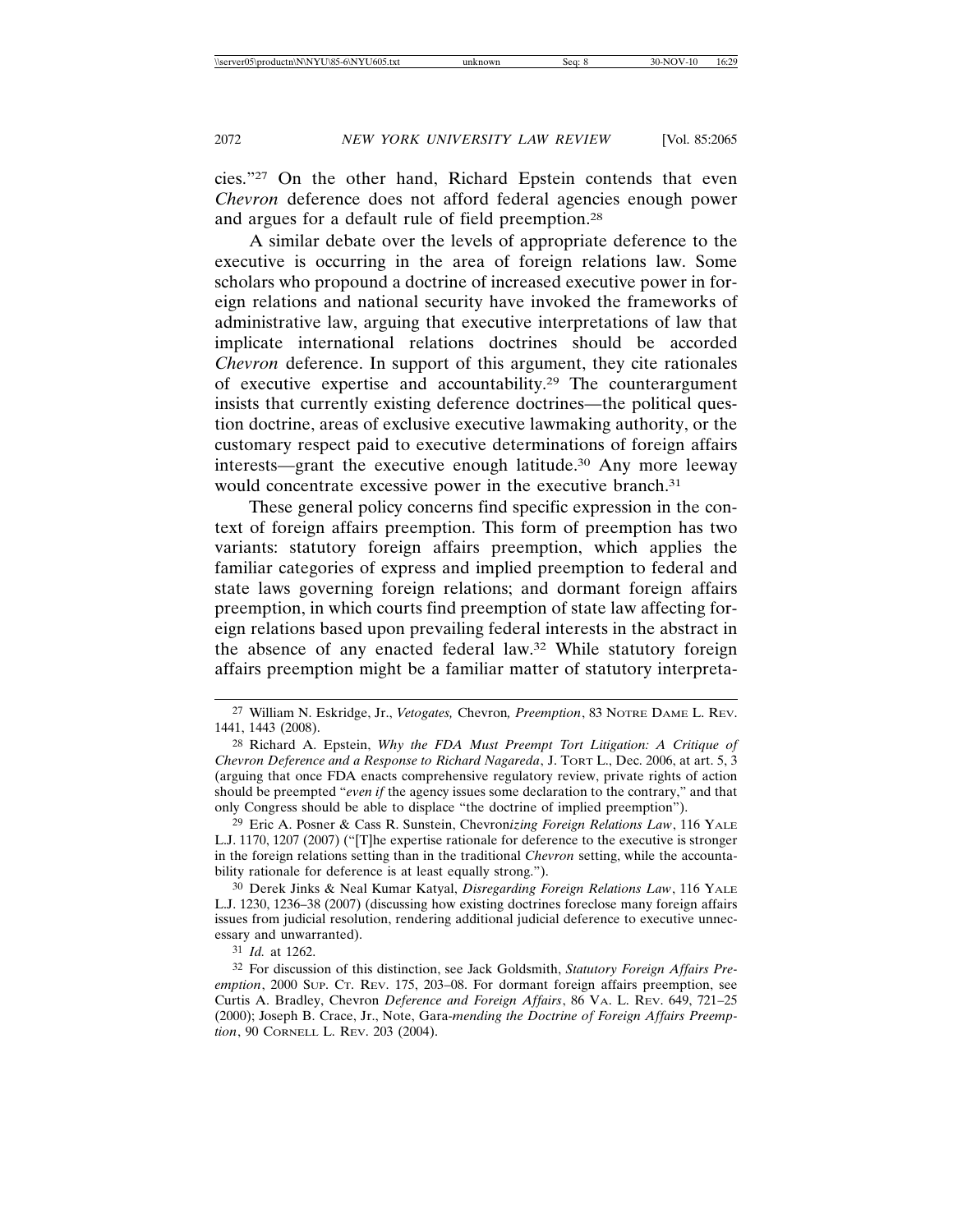tion, the applicability of the presumption against preemption in such cases is complicated by a competing canon: the presumption of federal supremacy in foreign affairs. These presumptions apply before the usual categories of preemption analysis (express, conflict, obstacle, field) and, some argue, skew the preemption inquiry with considerations unrelated to statutory text or purpose.33 As a result, these presumptions enlist the judiciary to aid the executive in reshaping both federalism and the separation of powers.

These difficulties become even more pronounced when courts apply dormant foreign affairs preemption. The existence of this sort of super-preemption, not requiring even an implied conflict with an enacted federal law or regulation, has been enabled by the argument that the Constitution entrusted all control of foreign relations to the federal government. In the seminal case establishing dormant foreign affairs preemption, *Zschernig v. Miller*, <sup>34</sup> the Supreme Court preempted an Oregon statute restricting the ability of non-resident aliens to inherit property because the statute had "a direct impact upon foreign relations and may well adversely affect the power of the central government to deal with those problems."35 Since then, the Court has avoided elaborating on the dormant foreign affairs preemption doctrine, arguably sticking to statutory foreign affairs preemption to decide the most recent major cases, *Crosby v. National Foreign Trade Council*<sup>36</sup> and *American Insurance Association v. Garamendi*. 37 But the doctrine persists, illustrating the power of federal supremacy in foreign affairs to sweep aside federalism challenges without reference to any congressional allocation of lawmaking authority to the executive. In this respect, dormant foreign affairs preemption functions

34 389 U.S. 429 (1968).

35 *Id.* at 441.

<sup>33</sup> Goldsmith, *supra* note 32, at 201 ("[T]he presumptive canons [against preemption and for federal supremacy in foreign affairs] have no discernible basis in statutory text or purpose."). Michael Ramsey, criticizing foreign affairs "exceptionalism," has argued that the preemption analysis of federal foreign affairs statutes should proceed on the same terms as for any other federal statute. Michael D. Ramsey, *Review Essay: Textbook Revisionism*, 43 VA. J. INT'L L. 1111, 1116–19 (2003) (reviewing CURTIS A. BRADLEY & JACK L. GOLDSMITH, FOREIGN RELATIONS LAW: CASES AND MATERIALS (2002)).

<sup>36</sup> Crosby v. Nat'l Foreign Trade Council, 530 U.S. 363, 366, 373–74, 388 (2000) (finding that federal law imposing sanctions on Myanmar (Burma) preempted Massachusetts law barring state entities from buying goods or services from companies doing business with same).

<sup>37</sup> Am. Ins. Ass'n v. Garamendi, 539 U.S. 396, 397, 425 (2003) (finding that federal executive agreements with Germany, Austria, and France governing claims by Holocaust survivors preempted California law requiring insurers doing business in state to disclose information about all policies sold in Europe between 1920 and 1945).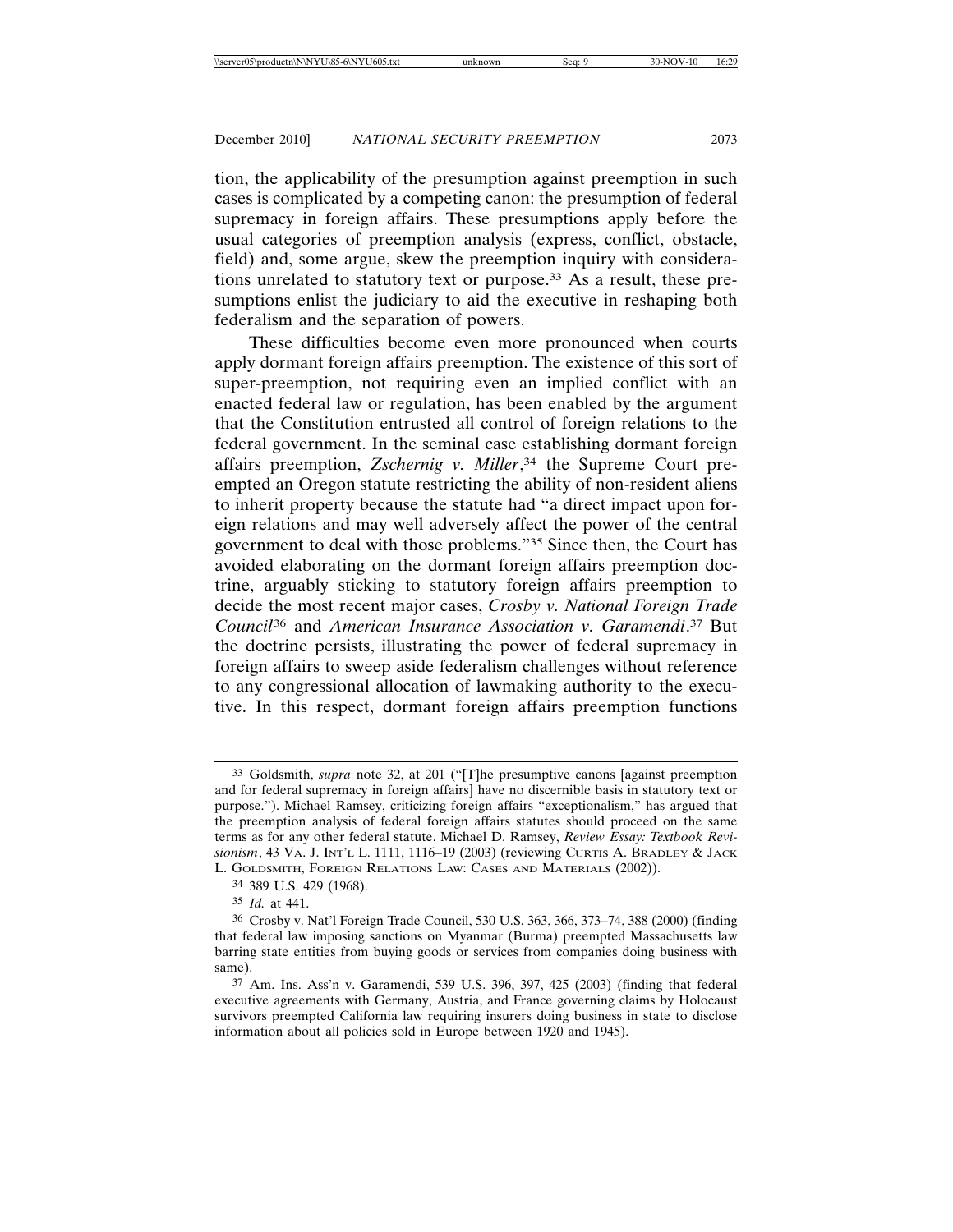much like field preemption in the domestic regulatory context,<sup>38</sup> involving similar issues of whether congressional authorization, executive action, or the mere existence of prevailing federal interests without federal government action is sufficient to preempt state law.<sup>39</sup>

As I will discuss in Part III.B, DHS's argument for CFATS draws upon this body of law, asserting a prevailing federal interest in national security by referring to *Crosby* and arguments for dormant foreign affairs preemption.40 The problem is that the federal interest in foreign affairs has ill-defined boundaries. As Jack Goldsmith has pointed out, "the line between domestic and foreign affairs has blurred," and "the category of 'foreign relations' has lost distinctive meaning . . . ."41 Moreover, foreign relations and national security are not synonymous interests, despite DHS's attempt to fuse them in its argument for CFATS.42 National security has an even broader and equally ill-defined sweep because it is not confined solely to foreign governments or foreign threats. Agencies could take advantage of this doctrinal ambiguity to assert federal national security preemption in regulatory areas where the foreign-domestic distinction is blurred by using the presumption of federal foreign affairs supremacy to choke off meaningful judicial review of these claims. All together, this package could grant agencies the power to recalibrate the federalstate balance and invalidate wide swathes of essentially domestic state police-power regulation in the name of national security.

CFATS provides an excellent case study for testing these possibilities within the context of a specific agency assertion of national

<sup>38</sup> In his majority opinion in *Garamendi*, Justice Souter described dormant foreign affairs preemption as field preemption, where the federal government had "no serious claim to be addressing a traditional state responsibility." *See* 539 U.S. at 419 n.11.

<sup>39</sup> The debate over *Garamendi* involves this issue, asking whether executive assertions of preemption should be treated as matters of statutory foreign affairs preemption or rejected as unlawful attempts by the executive to legislate. Justice Souter, writing for the majority, distinguished *Zschernig* from *Garamendi* by arguing that the former found preemption "even absent any affirmative federal activity in the subject area of the state law, and hence without any showing of conflict," while *Garamendi* involved "a sufficiently clear conflict to require finding preemption." *Id.* at 418, 420. Under this reading, *Garamendi* is a conflict preemption case like *Crosby*. But others argue that *Garamendi* departed from *Crosby* because it involved an executive agreement with a foreign state, with no statutory grounding. *See, e.g.*, MICHAEL D. RAMSEY, THE CONSTITUTION'S TEXT IN FOREIGN AFFAIRS 288–90 (2007) (criticizing *Garamendi* for "granting executive lawmaking power" and inappropriately endowing it with power to preempt state law). The question, not addressed in this Note, is whether executive assertions of foreign affairs preemption without statutory grounding truly constitute dormant foreign affairs preemption, a doctrine that strictly extends only to cases where the federal government—including the executive—has not acted.

<sup>40</sup> *See infra* Part III.B.

<sup>41</sup> Goldsmith, *supra* note 32, at 221–22.

<sup>42</sup> These arguments are discussed *infra* Part III.B.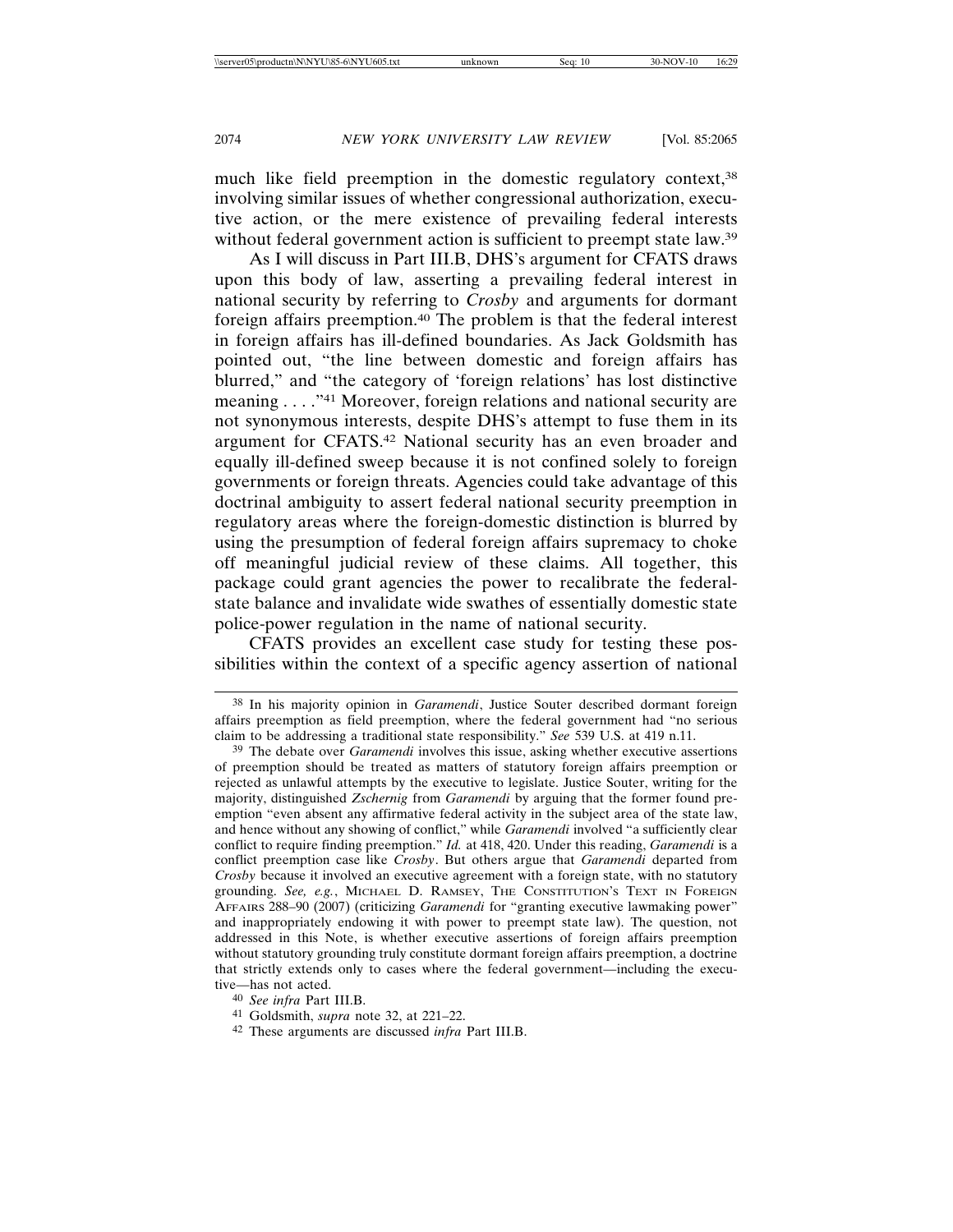security preemption. Existing and proposed administrative law doctrines could police the federal-state boundary in foreign relations, as opposed to Congress performing the task. By scrutinizing arguments based upon the presumption of federal supremacy in foreign affairs, deference doctrines derived from *Chevron*, *Skidmore*, and similar cases could strike the right balance between foreign affairs and domestic state regulatory power.

# *B. The Emergence of Chemical Security Preemption*

Chemical facility security exemplifies the mixed nature of the national security interest: It presents a potentially catastrophic domestic vulnerability to international terrorism, but it also involves localized safety hazards, occupational safety, and environmental protection. Many of the possible threats and disasters involve unsafe design, accidents, negligence, inadequate regulatory oversight, and human error, rather than terrorism. Examples include the 1984 Bhopal disaster43 and the train crash and chlorine gas leak in Graniteville, South Carolina that killed eight people and sent more than 200 to the hospital with respiratory problems on January 6, 2005.44

The creation of the Department of Homeland Security in November 2002 brought together an assortment of existing federal agencies under the umbrella of national security. Some of these agencies—such as the Animal and Plant Health Inspection Service, the Secret Service, and the Federal Emergency Management Agency perform functions that are only tangentially related to foreign affairs, the traditional focus of national security. Yet all of them now fall under the purview of an agency defined by a national security agenda. This structural reorganization of the administrative state has profound doctrinal implications. By bundling agencies in charge of antiterrorism, immigration, economic globalization, and disaster relief into a novel agency's jurisdiction, the creation of DHS transformed the category of national security into a capacious and powerful hybrid with uncertain limits.

Before the creation of DHS, the Environmental Protection Agency (EPA) regulated risks at chemical facilities.45 After the

<sup>43</sup> *See supra* note 2 and accompanying text.

<sup>44</sup> Ariel Hart, *8 Are Killed in Train Crash and Gas Leak*, N.Y. TIMES, Jan. 7, 2005, at A17.

<sup>45</sup> EPA regulatory authority over chemical securities was codified in the Emergency Response Planning and Community Right-to-Know Act of 1986, 42 U.S.C. §§ 11001–11050 (2006), passed two years after the Bhopal disaster, and section  $301(r)(7)(B)(ii)$  of the Clean Air Act Amendments of 1990, 42 U.S.C. § 7412(r)(7)(B)(ii) (2006). These statutes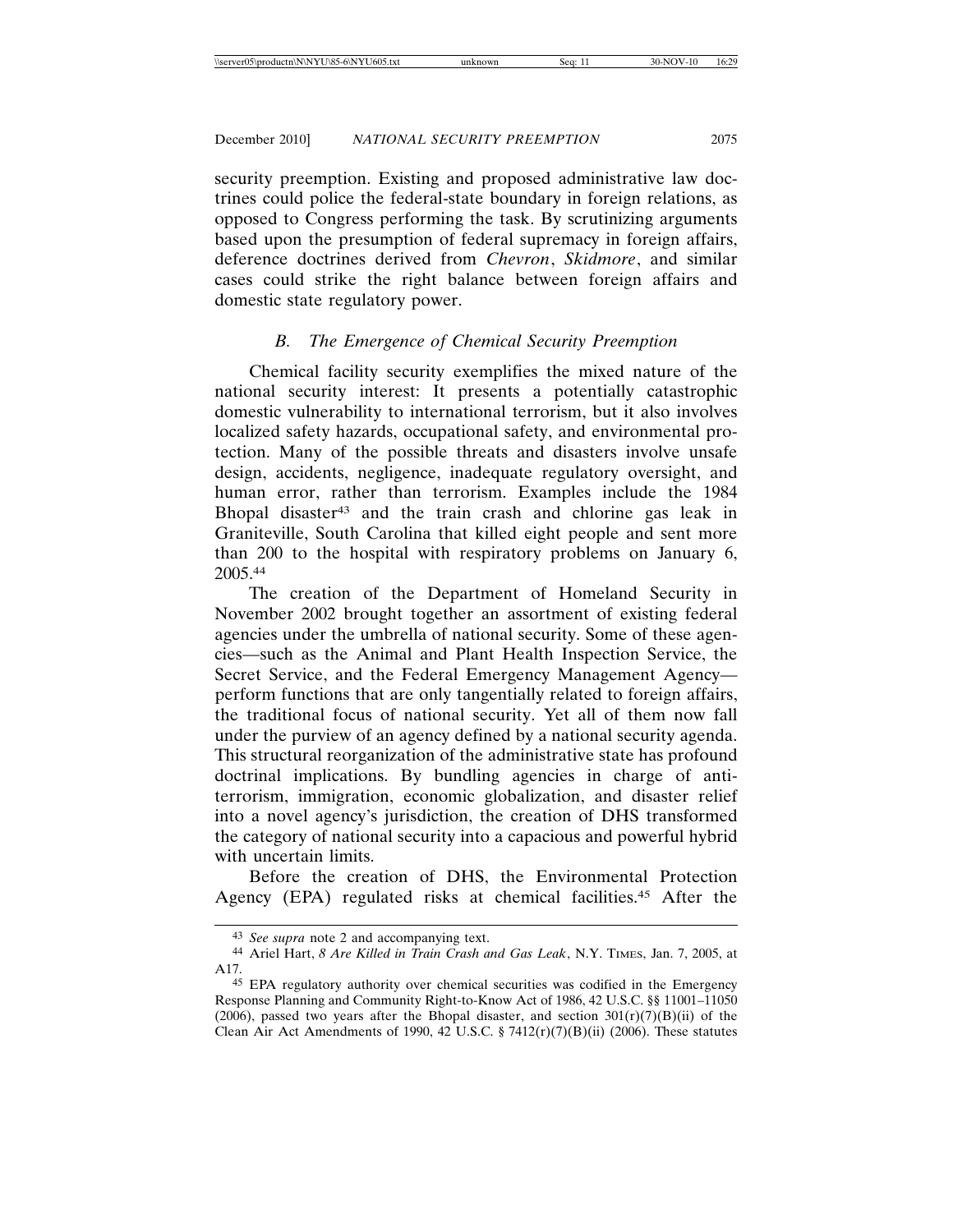September 11th terrorist attacks, lawmakers such as then-Senator Jon Corzine of New Jersey pushed for continued EPA regulation of chemical security.46 Industry groups like the American Chemistry Council opposed the measure, $47$  and in 2003, the Bush administration finally transferred regulation of chemical facility safety from EPA to DHS.48

New Jersey, with its many chemical plants,<sup>49</sup> ran far ahead of the federal government in regulating the security and safety of such facilities.50 When Congress turned its attention to the issue, members of the New Jersey delegation attempted to protect these regulations with proposed anti-preemption language.51 Both these measures and

47 *EPA Drops Chemical Security Effort; Agency Lacks Power To Impose Anti-Terror Standards, Lawyers Decide*, WASH. POST, Oct. 3, 2002, at A17.

48 Homeland Security Presidential Directive/HSPD-7-Critical Infrastructure Identification, Prioritization, and Protection, 2 PUB. PAPERS 1739, 1741 (Dec. 17, 2003).

49 Comments of Sen. Frank R. Lautenberg, Rep. Frank Pallone & Sen. Robert Menendez, on Chemical Facility Anti-Terrorism Standards, 71 Fed. Reg. 78,276, 78,302 (proposed Dec. 28, 2006) (to be codified at 6 C.F.R. pt. 27) [hereinafter Comments] ("New Jersey is one of the states most vulnerable to a terrorist attack: It is home to what counterterrorism experts at the [FBI] have called 'the most dangerous two miles in America,' the stretch between Newark Airport and Port Elizabeth, in great part due to the presence of chemical facilities."), *available at* http://menendez.senate.gov/pdf/CommentsreDHSChem SecurityrulesFeb72007.pdf.

50 In November 2005, the New Jersey Department of Environmental Protection, pursuant to an order from Acting Governor Richard Codey, issued regulations under the state's longstanding Toxic Catastrophe Prevention Act. N.J. Stat. Ann. § 13:1K-19 to -35 (2003). These required certain chemical facilities to conduct security reviews, evaluate the feasibility of certain security and safety technologies, and develop emergency response plans. *See* Press Release, N.J. Acting Governor's Office, New Jersey Becomes First State To Require Chemical Plant Security Measures To Protect Against Terrorist Attack (Nov. 29, 2005), *available at* http://www.state.nj.us/cgi-bin/governor/njnewsline/view\_article.pl?id =2815 (describing facility review mandated by new requirements). The Acting Governor had approved standards formulated by the Domestic Security Preparedness Task Force. N.J. DOMESTIC SEC. PREPAREDNESS TASK FORCE, BEST PRACTICES STANDARDS AT TCPA/DPCC CHEMICAL SECTOR FACILITIES (2005), *available at* http://www.state.nj.us/ dep/rpp/brp/security/secdown.htm [hereinafter BEST PRACTICES STANDARDS]. More recently, the state has imposed stronger regulatory standards. *See, e.g.*, Toxic Catastrophe Prevention Act Program, Inherently Safer Technology Review, Proposed Amendments, 39 N.J. Reg. 1351 (proposed Apr. 16, 2007) (requiring certain classes of facilities to conduct reviews of production processes to identify alternatives that would reduce or eliminate risks posed by hazardous substances and making these requirements applicable to existing as well as newly constructed processes). These amendments were adopted in 2008. Toxic Catastrophe Prevention Act Program, Inherently Safer Technology Review, Rule Adoptions, 40 N.J. Reg. 2254 (Apr. 10, 2008) (to be codified at N.J. ADMIN. CODE §§ 4, 7, 11).

51 New Jersey Senator Frank Lautenberg and New Jersey Representative Frank Pallone introduced various measures in the 109th Congress explicitly protecting state

required chemical facilities to submit risk management plans for approval by EPA and to report quantities of hazardous chemicals and any releases of such substances to local governments and first responders.

<sup>46</sup> The first chemical security bill, introduced by Senator Corzine in October 2001, would have kept chemical plants under EPA oversight. Chemical Security Act of 2001, S. 1602, 107th Cong. (2001).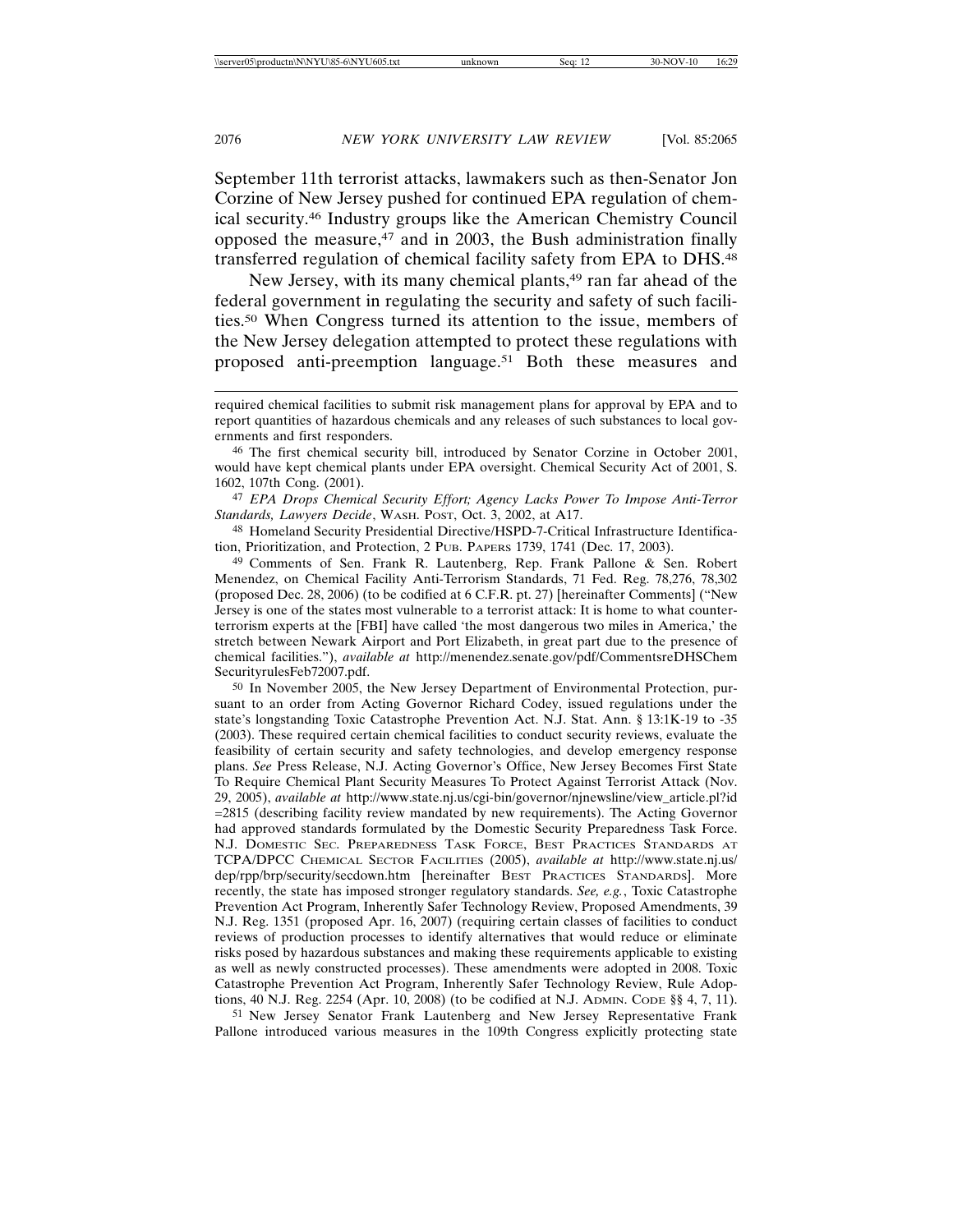opposing provisions granting DHS preemption, were defeated in committee.52

On October 3, 2006, Congress passed the Department of Homeland Security Appropriations Act, 2007.53 Section 550 of the Act required DHS to promulgate security regulations for chemical facilities<sup>54</sup> but was entirely silent on preemption.<sup>55</sup> Pursuant to section 550, DHS issued an advance notice of rulemaking for CFATS on December 28, 2006, that included a preemption provision. DHS articulated both field and conflict theories of preemption to support its proposed rule.56 During the ensuing notice-and-comment period, congressmen, state government representatives, and various interest groups vigorously protested the preemption provision,<sup>57</sup> while some

52 Regarding the latter, Senator George Voinovich of Ohio proposed an amendment establishing federal preemption to the Chemical Facility Anti-Terrorism Act of 2006. It was defeated by a committee vote of 7 to 9 on June 14, 2006. S. REP. NO. 109-332, at 30–31 (2006).

53 H.R. 5441, 109th Cong. (2006).

54 Department of Homeland Security Appropriations Act, 2007, Pub. L. No. 109-295, § 550, 120 Stat. 1355, 1388 (2006). Under the resulting regulatory scheme, DHS would first determine whether a facility with threshold quantities of chemicals deemed hazardous by the Assistant Secretary was a "high level of security risk" facility falling under the statute and classify the facility in one of four risk tiers. Chemical Facility Anti-Terrorism Standards, 6 C.F.R. § 27.205 (2010). The facility would then submit a Security Vulnerability Assessment for agency review of its classification. 6 C.F.R. § 27.220. If the facility remained subject to regulation, it would then develop a Site Security Plan outlining measures that it would take to meet the "risk-based performance standards" for its risk tier; these general standards include restricting the facility perimeter, deterring attacks, and preventing theft and sabotage. 6 C.F.R. §§ 27.225, 27.230. DHS would next review the plan; if approved, it would then conduct a physical site inspection to assess compliance. 6 C.F.R. §§ 27.245, 27.250. DHS has the authority to issue orders ceasing operations and to issue civil fines of up to \$25,000 per day. 6 C.F.R. § 27.300.

55 Department of Homeland Security Appropriations Act, 2007, Pub. L. No. 109-295, § 550, 120 Stat. 1355, 1388 (2006); *see also* Chemical Facility Anti-Terrorism Standards, 71 Fed. Reg. 78,276, 78,302 (proposed Dec. 28, 2006) (to be codified at 6 C.F.R. pt. 27) ("Ultimately, Section 550 was silent on preemption."). Since this authorization was attached to an appropriations bill, any regulations issued by DHS were only interim final rules that were set to expire on October 4, 2009. § 550(b), 120 Stat. at 1388 ("[T]he authority provided by this section shall terminate three years after the date of enactment of this Act.").

56 Chemical Facility Anti-Terrorism Standards, 71 Fed. Reg. at 78,292–93.

57 *See, e.g.*, Comments, *supra* note 49, at 8 ("We are deeply disturbed that . . . there is now an effort by the [a]dministration to prevent states and local communities from taking the necessary steps to protect their communities."); Letter from Carl Tubbesing, Deputy Executive Director, National Conference of State Legislatures, to Dennis Deziel, Dep't of Homeland Sec. (Feb. 7, 2007), *available at* http://www.regulations.gov/search/Regs/home. html#documentDetail?R=09000064801fcb5a ("The exclusion of states from the decisionmaking process undermines state efforts to secure chemical facilities located within their

chemical security regulations. *See* Chemical Security and Safety Act of 2006, S. 2486, 109th Cong. § 16 (2006) ("Nothing in this Act affects any duty or other requirement imposed under any other Federal, State, or local law or any collective bargaining agreement."); Chemical Security Act of 2005, H.R. 2237, 109th Cong. § 10 (2005) ("Nothing in this Act affects any duty or other requirement imposed under any other Federal or State law.").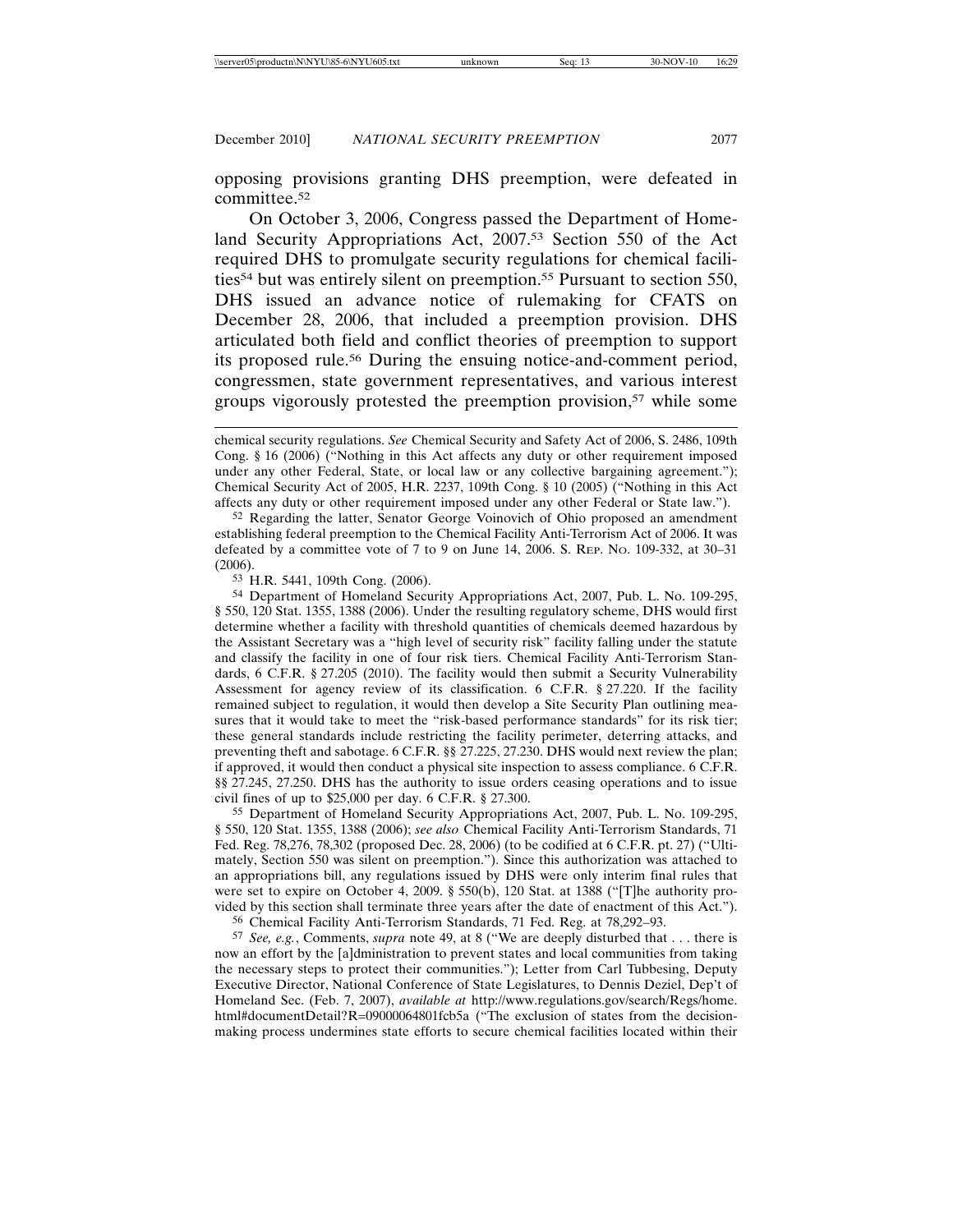members of Congress charged that DHS had distorted legislative intent to meet the demands of the chemical industry.58

DHS responded by issuing a slightly modified interim final rule on April 9, 2007.59 It disclaimed its argument for field preemption and admitted that its rationale was "potentially too broad."60 However, it insisted that conflict preemption would still apply, and it did not change the actual preemption language of the rule.<sup>61</sup> Because the congressional authorization for CFATS was part of an appropriations bill, it is currently up for reauthorization, and in negotiations, members of Congress—led by the New Jersey delegation—continue to clash over new preemption language.62

59 Chemical Facility Anti-Terrorism Standards, 72 Fed. Reg. 17,688 (Apr. 9, 2007) (to be codified at 6 C.F.R. pt. 27).

60 *Id.* at 17,727.

61 *Id.*

62 Senator Lautenberg on December 17, 2007 inserted a provision in the 2008 Homeland Security Appropriations Bill that blocked DHS from preempting stronger state regulations. *See* 153 CONG. REC. S15,879 (Dec. 18, 2007) (statement of Sen. Frank Lautenberg). Again, this was only a temporary measure, since it amended the temporary Department of Homeland Security Appropriations Act, 2007. Consolidated Appropriations Act, 2008, Pub. L. No. 110-161, § 534, 121 Stat. 1844, 2075 (2007) ("This section shall not preclude or deny any right of any State or political subdivision thereof to adopt or enforce any regulation . . . with respect to chemical facility security that is more stringent than a regulation . . . issued under this section . . . unless there is an actual conflict between this section and the law of that State."). Three months later, Representative Bennie Thompson of Mississippi, Chairman of the House Committee on Homeland Security, introduced the Chemical Facility Anti-Terrorism Act of 2008, amending the original Homeland Security Act of 2002 and expressly forbidding federal preemption of stronger state regulations. Chemical Facility Anti-Terrorism Act of 2008, H.R. 5577, 110th Cong. § 4 (2008) ("Nothing in this title shall preclude or deny any right of any State . . . to adopt or enforce any regulation . . . that is more stringent than a regulation . . . pursuant to this title . . . unless a direct conflict

borders and undermines our federal system of government."); Press Release, U.S. Senate Comm. on Homeland Sec. and Governmental Affairs, Lieberman Expresses Concerns About Proposed Chemical Security Regulations (Feb. 9, 2007), *available at* http://hsgac. senate.gov/public/index.cfm?FuseAction=Press.Home (choose "February" and "2007" from drop down menu; follow "GO" hyperlink) (quoting comment by Senator Joseph Lieberman that CFATS "seems calculated to imperil State and local laws" and that DHS "should remain silent on preemption, as Congress did and as it intended the Department to do").

<sup>58</sup> Senator Lautenberg claimed that the Bush administration was "willing to put the health and safety of millions of people at risk" to meet the demands of the chemical industry and noted that DHS had stealthily published the regulation shortly before the December holidays. Press Release, Senator Lautenberg, Bush Administration Announces Regulation That Would Nullify New Jersey's Chemical Plant Security Law; Lautenberg Blasts Bush Move; Vows To Stop Bush Action (Dec. 22, 2006) [hereinafter Lautenberg Press Release], *available at* http://lautenberg.senate.gov/newsroom/record.cfm?id=267101. Senator Susan Collins of Maine argued that the original bill's silence on preemption reflected "a careful compromise on a difficult issue," and that DHS had granted itself "a responsibility Congress never authorized, on an issue more properly presented to the courts." Chris Strohm, *Senators Fight Pre-emption of Chemical Security Laws*, NAT'L J. TECH. DAILY, Jan. 11, 2007, http://www.govexec.com/dailyfed/0107/011107tdpm2.htm.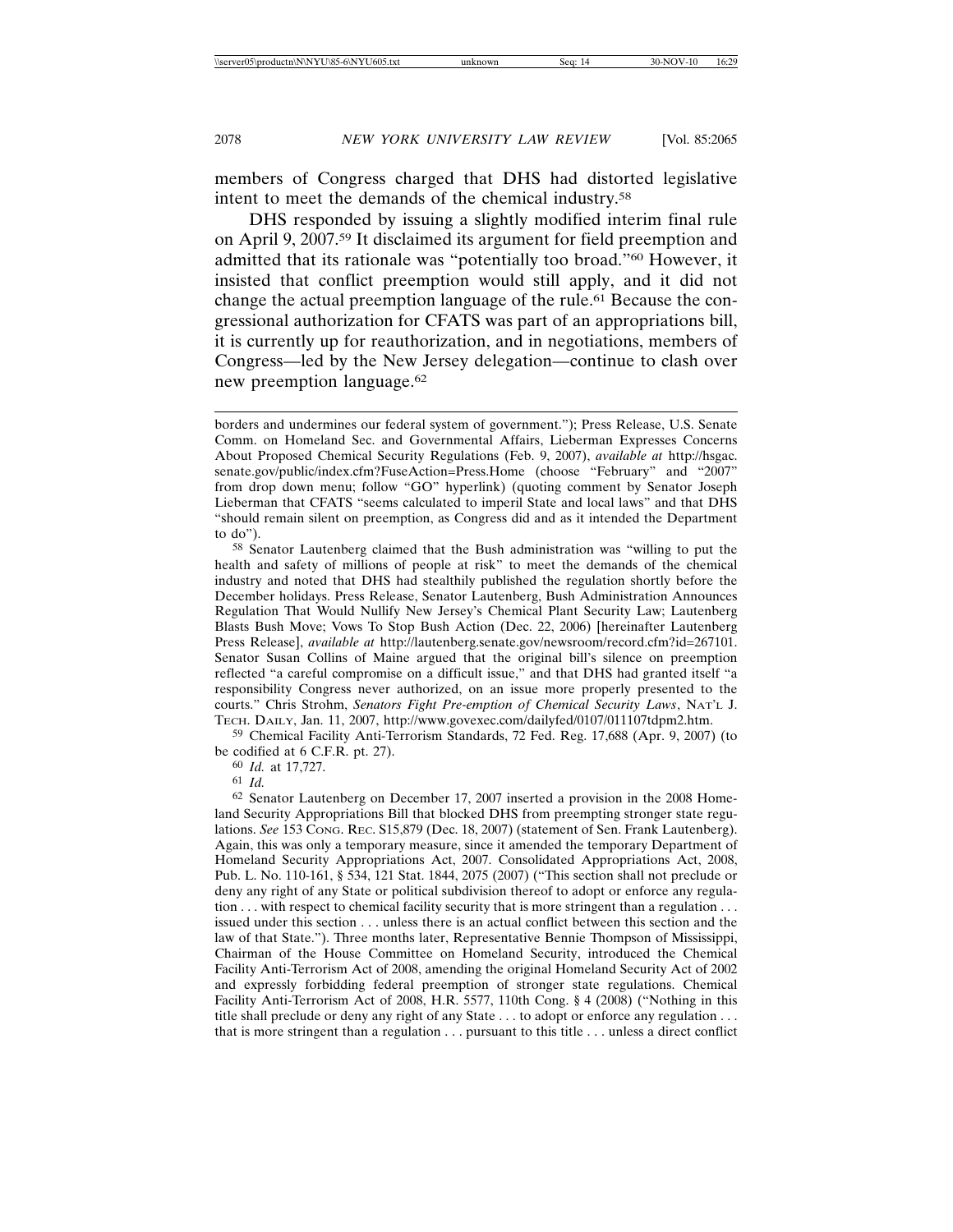The uneasy sparring between DHS and members of Congress in 2007 revealed a concern that chemical security preemption did not serve an authentic national security interest and reflected regulatory capture by chemical manufacturers. For instance, New Jersey Senator Frank Lautenberg accused DHS and the Bush administration of working to "please their cronies in the chemical industry."63 Some scholars have discerned structural tendencies that support this reading of DHS policy. Professors Dara Kay Cohen, Mariano-Florentino Cuéllar, and Barry R. Weingast argue that the administration organized DHS in part "to further domestic policy priorities independent of homeland security" by "strategically mixing security and nonsecurity functions within the same bureaucracy."64 Those priorities included rolling back regulations that business and industry found objectionable.65 Whatever the policy motivations of DHS and the Bush administration, their initial case for federal preemption in chemical security entered uncharted territory by invoking an expansive yet vaguely defined national security interest as a justification for federal supremacy.

exists between this title and the regulation . . . issued by a State . . . ."). This bill died in committee. Library of Congress THOMAS, Bill Summary and Status, H.R. 5577, 110th Cong., http://www.thomas.gov/cgi-bin/bdquery/z?d110:HR05577:@@@X (last visited Oct. 27, 2010).

The CFATS reauthorization currently passed by the House limits DHS's preemption powers. In June 2009, Representative Thompson introduced this bill, the Chemical and Water Security Act of 2009, with strong anti-preemption language. Chemical Facility Anti-Terrorism Act of 2009, H.R. 2868, 111th Cong. § 3 (2009) ("This title does not preclude or deny any right of any State . . . to adopt or enforce any regulation . . . that is more stringent than a regulation . . . issued under this title, or otherwise impair any right or jurisdiction of any State . . . with respect to covered chemical facilities within that State . . . ."). The House passed that bill in November 2009. *Id.*

However, the Senate re-authorization bill currently in committee does not contain anti-preemption language. *See* Continuing Chemical Facilities Antiterrorism Security Act of 2010, S. 2996, 111th Cong. (2010) (introduced by Sen. Susan Collins of Maine). While Senator Collins has criticized chemical security preemption, one of this bill's co-sponsors, Senator George Voinovich of Ohio, has supported it. *See supra* note 52.

<sup>63</sup> Lautenberg Press Release, *supra* note 58.

<sup>64</sup> Dara Kay Cohen et al., *Crisis Bureaucracy: Homeland Security and the Political Design of Legal Mandates*, 59 STAN. L. REV. 673, 678 (2006).

<sup>65</sup> *See id.* at 725–27 (describing how transfer of agencies such as Coast Guard, Federal Emergency Management Agency, and Immigration and Naturalization Service into DHS enabled Bush administration to divert resources to national security at expense of domestic regulatory agendas unpopular with business constituencies).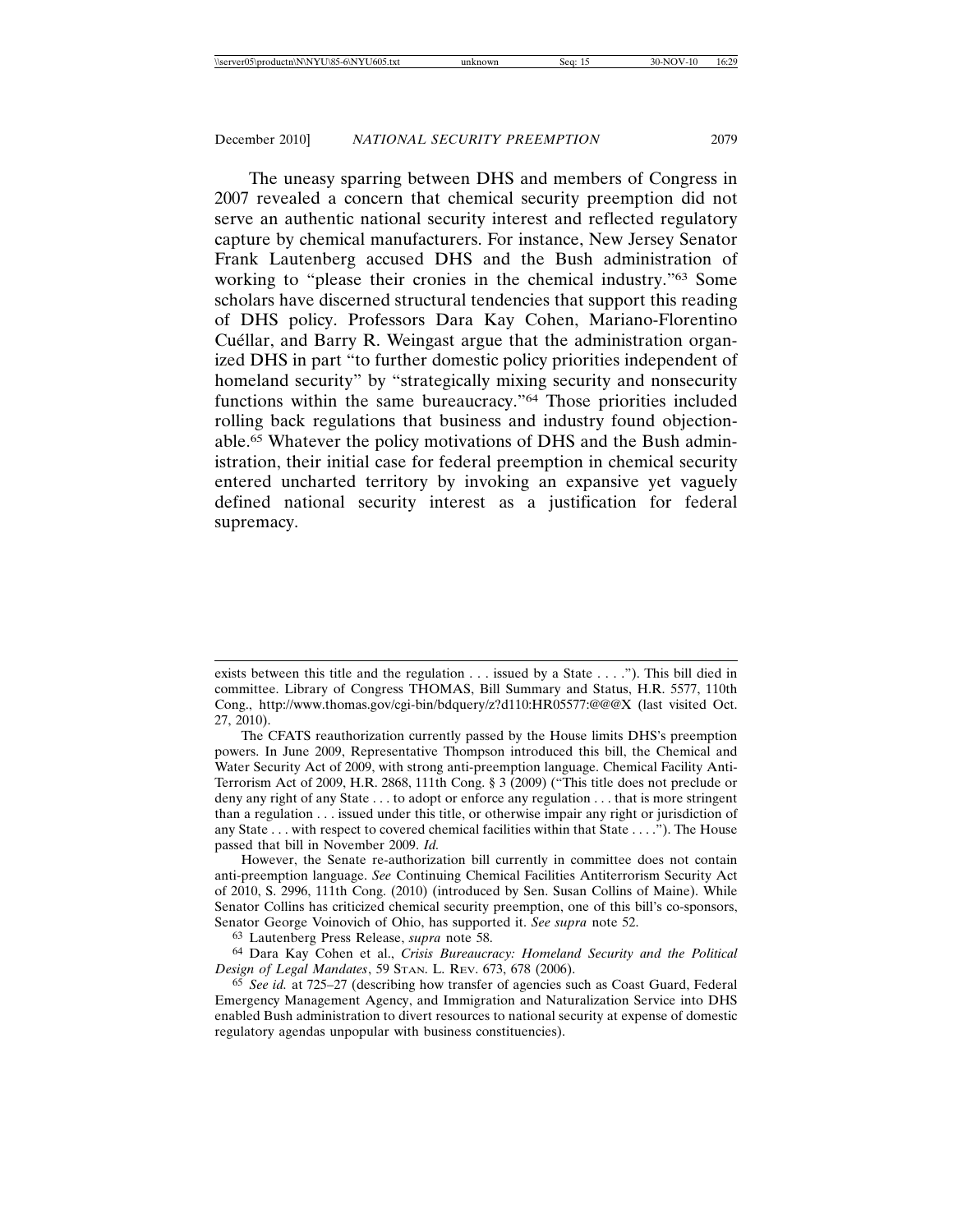### NATIONAL SECURITY PREEMPTION AND DEFERENCE DOCTRINES

The breadth of DHS's regulatory ambit and the indefinite boundaries of the national security interest implicate the primary concerns of the contemporary law and security debate. This Part examines the way in which the struggle to define the limits of executive power in national emergencies has led to an impasse, with arguments unable to settle the issue of how much deference is due to the executive. It then explores how administrative deference doctrines could provide a procedural path out of this impasse in the form of notice-and-comment rulemaking on national security issues.

### *A. Preemption and the Debate over Law and Security*

The battle over chemical security not only illustrates the problems posed by national security preemption in domestic policy contexts but also casts a new light on the debate over law and security. Judicial review is central to this debate, as well as to the law of preemption. As Justice Robert H. Jackson put it, the American people expect the courts to "both preserve liberty and protect security, finding ways to reconcile the two needs so that we do not lose our heritage in defending it."<sup>66</sup>

Those opposing an expansive view of executive national security powers generally advocate rigorous judicial review to ensure that their exercise remains within constitutional limits.<sup>67</sup> Many of these commentators take their cue from Justice Jackson's concurrence in *Youngstown Sheet & Tube Company v. Sawyer*, 68 which stated that the President's authority is at its maximum when he acts pursuant to congressional authorization, at its minimum when he acts without such

68 343 U.S. 579 (1952).

<sup>66</sup> Robert H. Jackson, *Wartime Security and Liberty Under Law*, 1 BUFF. L. REV. 103, 115 (1951).

<sup>67</sup> *See, e.g.*, JOHN HART ELY, WAR AND RESPONSIBILITY: CONSTITUTIONAL LESSONS OF VIETNAM AND ITS AFTERMATH 67 (1993) ("The judiciary shouldn't decide what wars we fight, but it can insure that Congress play its constitutionally mandated role in such decisions."); THOMAS M. FRANCK, POLITICAL QUESTIONS/JUDICIAL ANSWERS: DOES THE RULE OF LAW APPLY TO FOREIGN AFFAIRS? 7 (1992) (proposing that "there are no valid reasons . . . for treating foreign-relations cases differently from any others" with regard to judicial review, and that "U.S. federal courts stop abdicating in foreign-affairs cases"); LOUIS HENKIN, FOREIGN AFFAIRS AND THE UNITED STATES CONSTITUTION 148 (2d ed. 1996) ("[T]hough the courts have only a supporting part, it is indispensable and inevitable

<sup>. . . .&</sup>quot;); HAROLD HONGJU KOH, THE NATIONAL SECURITY CONSTITUTION: SHARING POWER AFTER THE IRAN-CONTRA AFFAIR 224 (1990) ("[T]he Framers designed our constitutional system with foreign affairs—and judicial review of foreign affairs—firmly in mind.").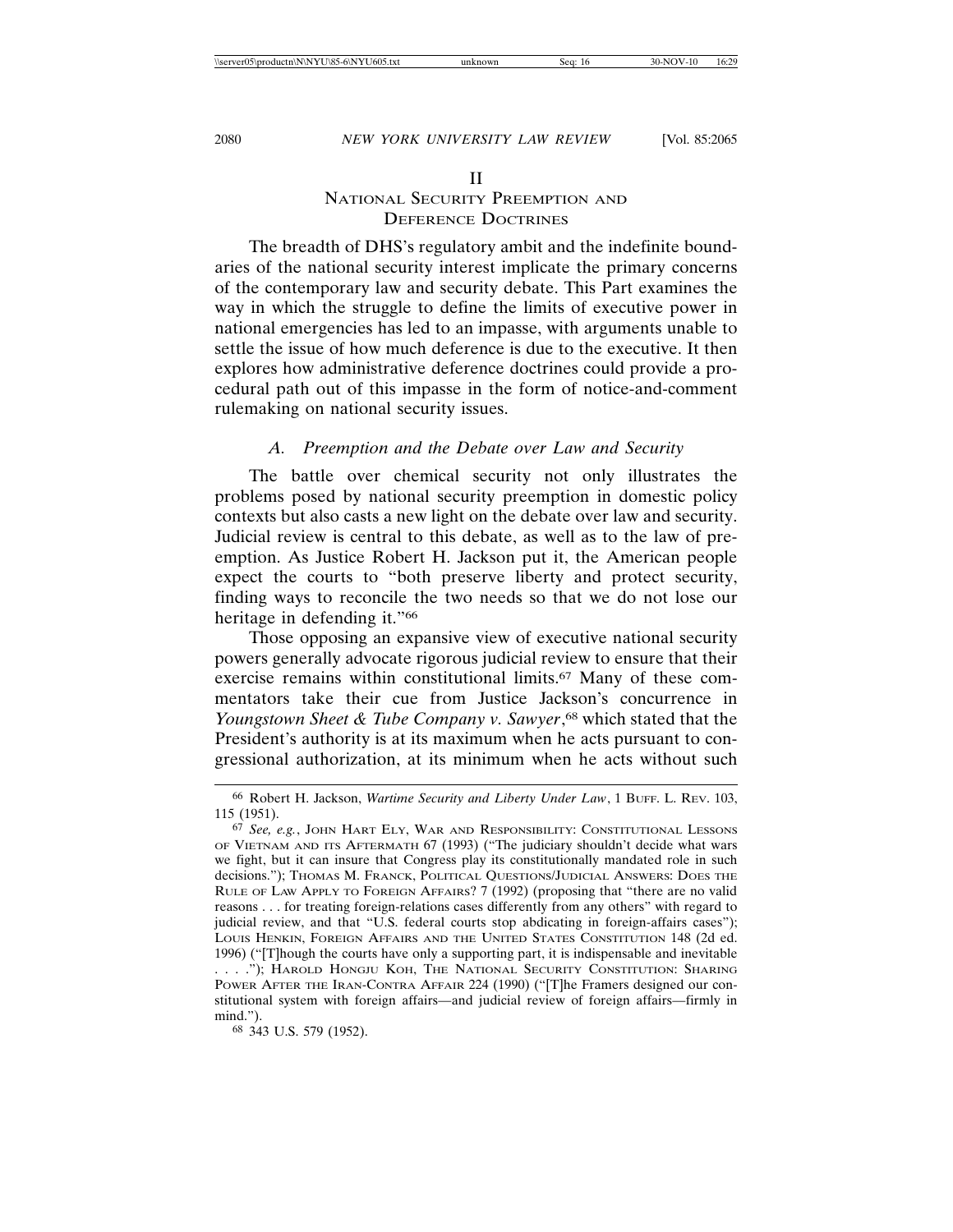authorization, and in a "zone of twilight" when Congress has not spoken on the issue.<sup>69</sup> Courts have a vital role to play in policing this three-part framework, ensuring that both Congress and the President share authority over national security.

The countervailing argument, as proposed by Eric Posner and Adrian Vermuele, holds that "judicial review of governmental action, in the name of the Constitution, should be relaxed or suspended during an emergency."70 This argument relies on three major premises. First, an unavoidable tradeoff exists between security and liberty, since "[n]either good can simply be maximized without regard to the other."71 Second, the government is "not more likely" to engage in opportunism or oppress minorities "during emergencies than during normal times."72 Third, "courts are less able to police such behavior during emergencies than during normal times."73 The judiciary lacks the institutional competence to define the limits of executive power in national emergencies because judges are "generalists" and their "political insulation . . . deprives them of information," especially relating to "novel security threats."74 Most importantly, Posner and Vermuele argue, "the expected costs of judicial review rise sharply in times of emergency" because judicial error "can produce large harms."<sup>75</sup> Meanwhile, the executive has the advantages of "relative decisiveness, secrecy, [and] centralization"; as a result, "shackling the executive has real security costs."76

The law and security debate has produced no consensus on the relative institutional competence of the three branches. Its focus on emergency powers—including the denial of habeas corpus, domestic surveillance, the treatment of enemy combatants, and military tribunals77—is accompanied by bitter political polarization to the point of stalemate.78 While emergency powers will and should remain central to the debate, dwelling on them has obscured the extent to which the War on Terror is reshaping nonemergency executive power and the

77 Most commentators in the debate focus on these measures. *See, e.g.*, POSNER, *supra* note 3, at 10 (listing "the post-9/11 counterterrorist measures, actual and contemplated, that have engendered the most controversy").

78 *See, e.g.*, Issacharoff & Pildes, *supra* note 3, at 4 (describing "polarized assertions of two factions," "executive unilateralists" and "civil libertarian idealists," as "cloud[ing]" necessity of legal changes required by new security threats).

<sup>69</sup> *Id.* at 635–38 (Jackson, J., concurring).

<sup>70</sup> POSNER & VERMUELE, *supra* note 3, at 15, 17.

<sup>71</sup> *Id.* at 22.

<sup>72</sup> *Id.* at 31.

<sup>73</sup> *Id.*

<sup>74</sup> *Id.*

<sup>75</sup> *Id.* at 45.

<sup>76</sup> *Id.* at 55.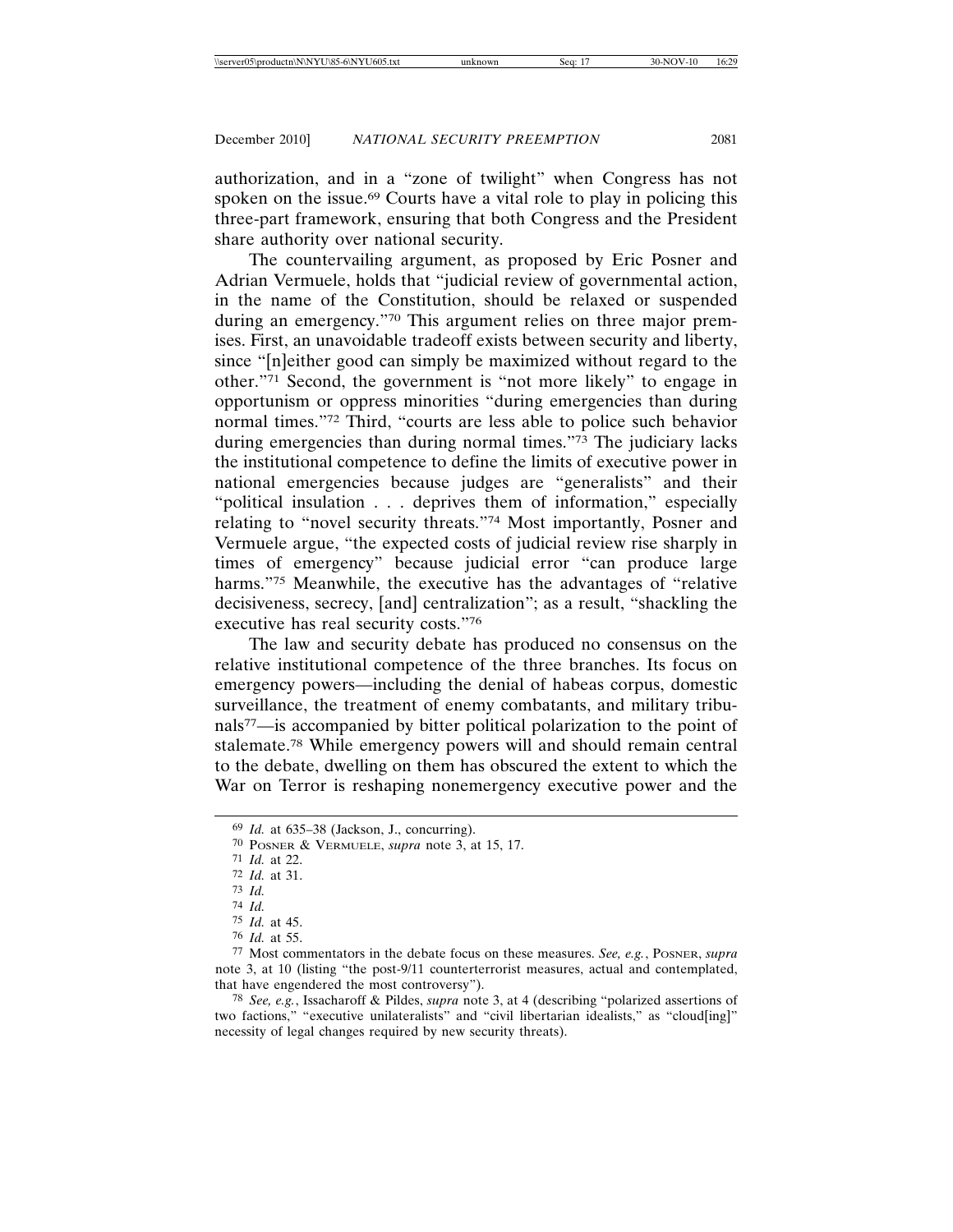domestic regulatory ambit of the administrative state through mixed foreign and domestic security policy areas like CFATS.

Moreover, when we apply the institutional competence analysis often used in the law and security debate to actual exercises of national security law, the result is often a wash. Each branch or level of government brings its own strengths and weaknesses to the table. While abstract comparisons of these strengths may yield arguments for particular policy choices, these results fall away when national security law is examined at the correct level of specificity: existing programs and policies. The virtue of administrative law and the agency reference model is that they require highly specific fact-finding instead of largely hypothetical institutional competence arguments.

### *B.* Skidmore *and the Agency Reference Model Strike the Proper Balance*

If we employ administrative law doctrines to police both agency preemption and foreign affairs preemption, which doctrines are most suitable? At the very least, properly calibrated deference doctrines can force agencies to provide a minimum level of evidentiary support for their claims of a federal national security interest—support that shifting congressional majorities might not demand. But they can serve this function only if the standard of judicial review has been reinvigorated by a more searching scrutiny of agency preemption claims.

As discussed earlier, many commentators argue that agency findings and actions should inform the scope of preemption; we should not let agency expertise go to waste.79 Yet this approach does nothing to ameliorate agencies' amply documented disregard for federalism concerns.80 To address this tension, Catherine Sharkey has proposed an "agency reference model,"81 whereby courts would decide questions of implied conflict preemption based upon "a particularized

<sup>79</sup> *See, e.g.*, Metzger, *supra* note 5, at 2083 ("[F]ramed in terms of particular contexts, agencies likely will have greatest expertise on the specific question of how best to balance federal-state regulatory roles."); *supra* notes 17–20 and accompanying text.

<sup>80</sup> Sharkey, *Federalism Accountability*, *supra* note 5, at 2131–42 (providing examples of agencies disregarding federalism concerns of states).

<sup>81</sup> Catherine M. Sharkey, *Products Liability Preemption: An Institutional Approach*, 76 GEO. WASH. L. REV. 449, 452–53, 477–502 (2008). The model has its critics: Richard Epstein has argued that the burden of courts "wading through" an agency record, coupled with attendant litigation, would end up "barring preemption across the board." Richard A. Epstein, *The Case for Field Preemption of State Laws in Drug Cases*, 103 NW. U. L. REV. 463, 473 (2009). Moreover, the weakness of *Skidmore* deference to agency preemption findings would subject agencies to the vagaries of interest-group pressure, yielding "helterskelter" regulatory results. *Id.*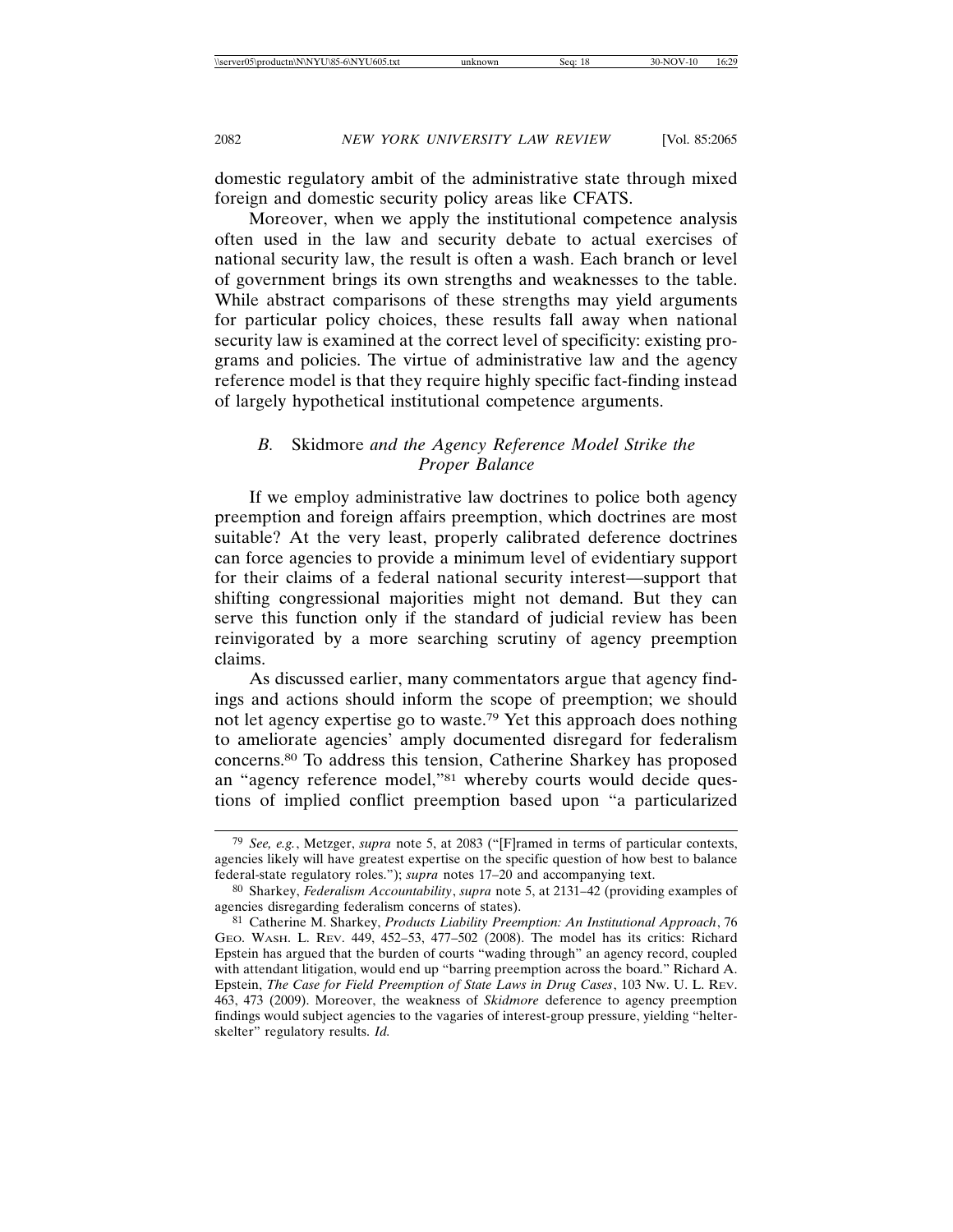understanding of the regulatory review and action taken by the regulatory agency."82 The model adopts a form of *Skidmore* deference to take advantage of the superior fact-finding capacities of administrative agencies, while holding them accountable for generating a regulatory record and formulating policy based upon it.<sup>83</sup>

The model would allow courts to use "input from the relevant agency"84 in making preemption decisions, but only if the court had engaged in "judicial scrutiny of the agency record."85 It conditions judicial deference to agency findings of preemption upon "direct, hard evidence from the agency's regulatory record of how state . . . law conflicts with the federal regulatory scheme . . . ."86 While agencies should certainly avoid "procedural irregularities" in soliciting and analyzing public comment, and heed "congressional and executive commands" of federalism impact statements, such procedural safeguards do not satisfy this inquiry.87 Nor does generalized "legal interpretation."88 In analyzing the example of the Food and Drug Administration's (FDA's) preemptive authority to regulate medical devices, Sharkey argues that the Agency should have included "hard evidence" on the "precise risks" it considered and "some record evidence" to substantiate its chief claim for preemption: "overwarning," mandated by stricter state regulations, would undercut the overall effectiveness of all medical warnings.89

In Wyeth v. Levine,<sup>90</sup> the Supreme Court appears to have endorsed elements of this model.91 Even though the Court invalidated an agency preemption claim asserted by the FDA, it pointed to agencies' "unique understanding of the statutes they administer and an attendant ability to make informed determinations" regarding federalism concerns.92 It applied *Skidmore* deference, not *Chevron* deference, to agency preemption determinations.93

<sup>82</sup> Catherine M. Sharkey, *What* Riegel *Portends for FDA Preemption of State Law Products Liability Claims*, 103 NW. U. L. REV. 437, 461 (2009).

<sup>83</sup> *Id.* at 447 (citing Skidmore v. Swift & Co., 323 U.S. 134, 140 (1944)).

<sup>84</sup> *Id.* at 456.

<sup>85</sup> *Id.* at 460.

<sup>86</sup> *Id.* at 449.

<sup>87</sup> *Id.* at 457.

<sup>88</sup> *Id.*

<sup>89</sup> *Id.*

<sup>90</sup> 129 S. Ct. 1187 (2009).

<sup>91</sup> *See* Sharkey, *Federalism Accountability*, *supra* note 5, at 2186 ("*Wyeth v. Levine* implicitly endorses the 'agency reference model' with the corresponding heightened judicial scrutiny that I have propounded.").

<sup>92</sup> 129 S. Ct. at 1201.

<sup>93</sup> *See* Sharkey, *Federalism Accountability*, *supra* note 5, at 2180 (discussing *Wyeth*'s application of *Skidmore* deference).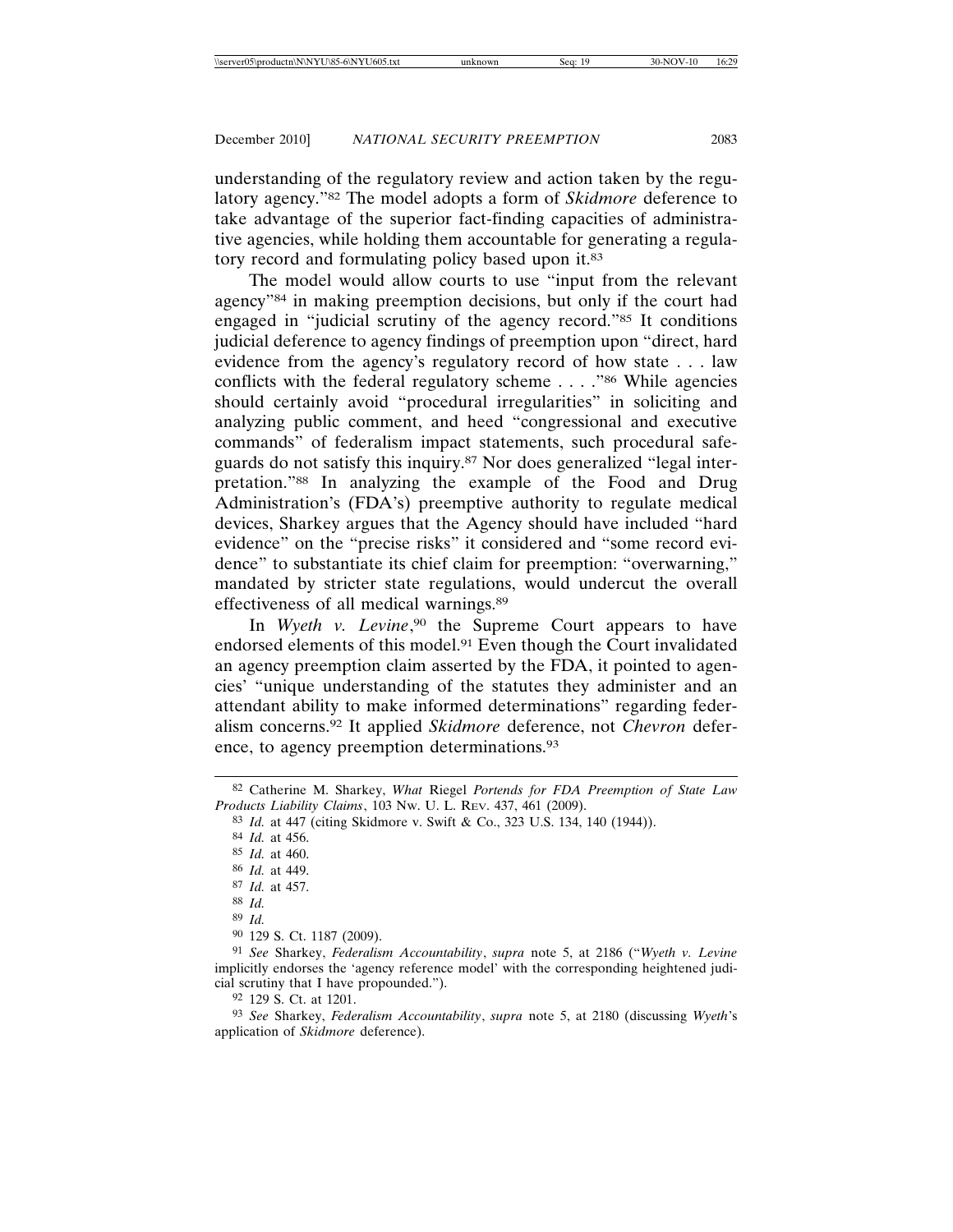This Note argues that judicial review of agency national security preemption should proceed according to *Skidmore* deference and the agency reference model. Coupling *Chevron* mandatory deference with the presumption of federal foreign affairs supremacy would allow agencies to recite a purported national security interest and thus evade meaningful review of regulations promulgated on this basis. These standards of deference and review would assure, at a minimum, that national security preemption claims would not be pretextual and would prevent agencies from exploiting the supremacy presumption to escape accountability.

Advocates of enhanced executive power in national security and foreign affairs might object that this approach circumvents the supremacy presumption by forcing agencies to justify a principle that has already been enshrined in the Constitution itself. In typical foreign affairs preemption cases like *Zschernig*, *Crosby*, and *Garamendi*, this argument might hold water. But as Part III will show, CFATS is fundamentally different for two reasons: It involves an agency assertion of preemption, and it asserts preemption in a mixed policy area that intermingles foreign and domestic regulatory concerns. The issue is not whether the federal foreign affairs interest should be subverted, but rather whether an agency should be able to assert it without facing meaningful scrutiny in a case that stretches the definition of foreign affairs. In the case of CFATS, where it is unclear to what extent the presumption of federal supremacy applies, should an agency be permitted to answer this question on its own, without being called upon to meet basic evidentiary standards in its answer?

#### III

#### EVALUATING CHEMICAL SECURITY PREEMPTION

In creating CFATS, DHS proposed regulations invalidating any state "law, regulation, or administrative action" that "conflicts with, hinders, poses an obstacle to or frustrates the purposes of these regulations or of any approval, disapproval or order issued thereunder."94 In Section A, this Part will employ the agency reference model to show that DHS's regulatory record was factually insufficient. Section B will show that the regulatory record improperly asserted field preemption based on a federal national security interest, and Section C will explore the problematic argument DHS made for conflict preemption. Under the agency reference model, DHS would have been required to present specific evidence supporting its claim for either

<sup>94</sup> Chemical Facility Anti-Terrorism Standards, 71 Fed. Reg. 78,276, 78,302 (proposed Dec. 28, 2006) (to be codified at 6 C.F.R. pt. 27).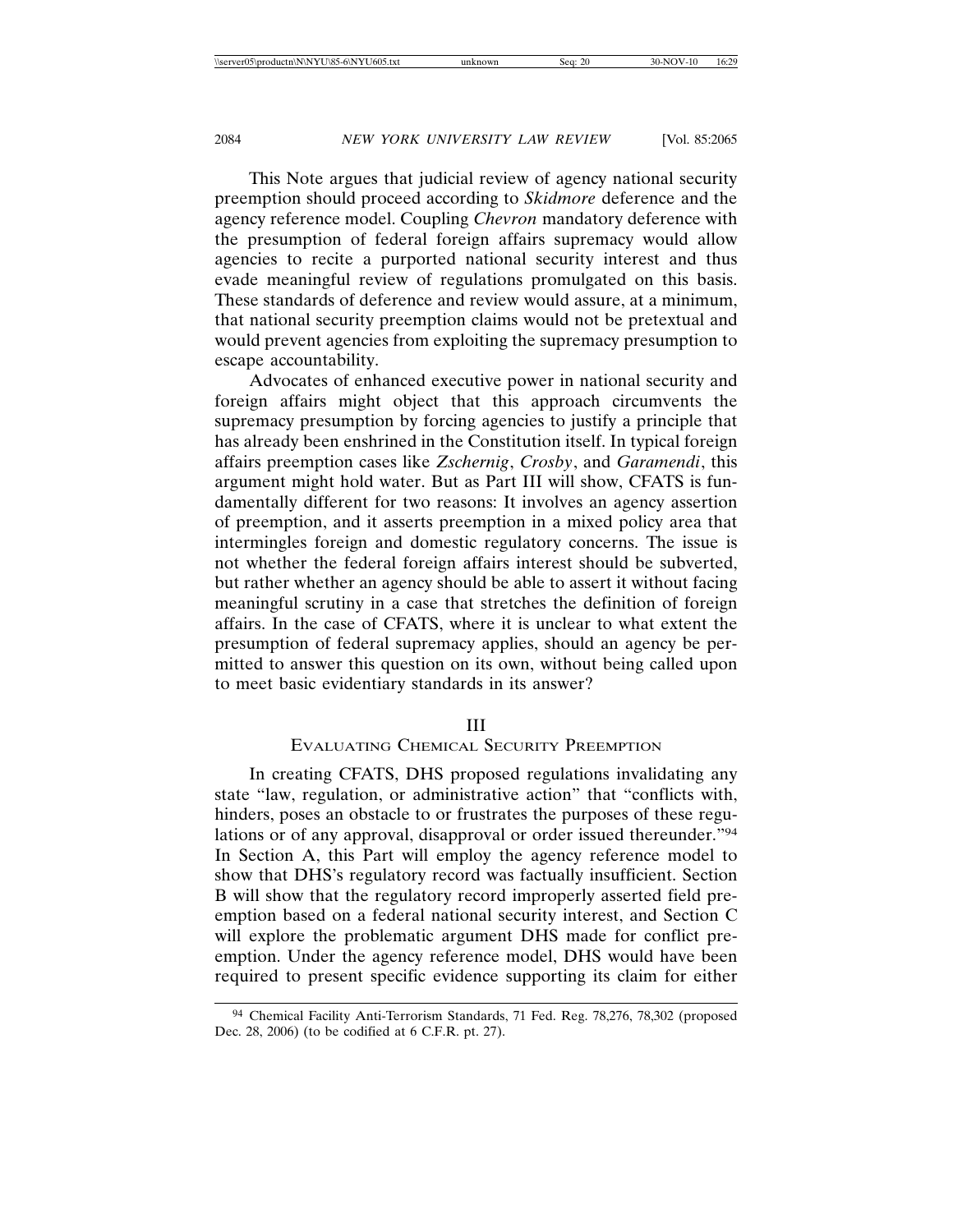field or conflict preemption to overcome the federalism concerns articulated in the presumption against preemption. This analysis, summarized in Section D, shows that DHS failed to meet this standard. Section D also demonstrates that the model effectively identifies the evidentiary and doctrinal shortcomings of CFATS and can help police the federal-state boundary in national security policy.

# *A. The Factual Insufficiency of DHS's Regulatory Record*

The agency reference model initially scrutinizes the sufficiency of the factual evidence on the regulatory record. DHS's record for CFATS fails to pass this test of factual sufficiency. First, in issuing its Advance Notice of Rulemaking, DHS cited criticisms of *other* chemical security legislative proposals as "allowing a patchwork of inconsistent or contradictory state or local security regulations that would compromise a uniform effective [f]ederal program."95 But with regard to CFATS itself, it provided no specific explanation of how this patchwork would actually impede implementation but instead alluded to "ambiguity that would delay or compromise implementation of security measures at a facility."96

Second, in issuing the interim final rule, DHS drew a distinction between risk-based performance standards (which allow facilities to use various security measures, such as securing perimeters, to meet security benchmarks) and specification standards (which require chemical facilities to adopt particular measures). DHS noted that members of the chemical industry were concerned that "national riskbased, performance standards could be undercut by specification standards imposed by the States."97 They worried that, without preemption, "companies with multi-state operations could be subject to a confusing array of State programs" that might "provide varying levels of protection," arguably flouting congressional intent.98 But again, DHS made no attempt to quantify, much less evaluate, the economic impact of these concerns. It cited no statistical evidence and no outside research or reports to that effect. Instead, it relied upon a generalized legal argument that conflict preemption was a well-accepted doctrine with evident controls and safeguards.<sup>99</sup>

<sup>95</sup> *Id.* at 78,292.

<sup>96</sup> *Id.* at 78,293.

<sup>97</sup> Chemical Facility Anti-Terrorism Standards, 72 Fed. Reg. 17,688, 17,717 (Apr. 9, 2007) (to be codified at 6 C.F.R. pt. 27).

<sup>98</sup> *Id.*

<sup>99</sup> *Id.* at 17,727 ("Conflict preemption is established in the Constitution and has been developed in case law . . . and the well-known standards of conflict preemption—which are captured in the regulatory text at § 27.405—apply to Section 550 and this regulation.").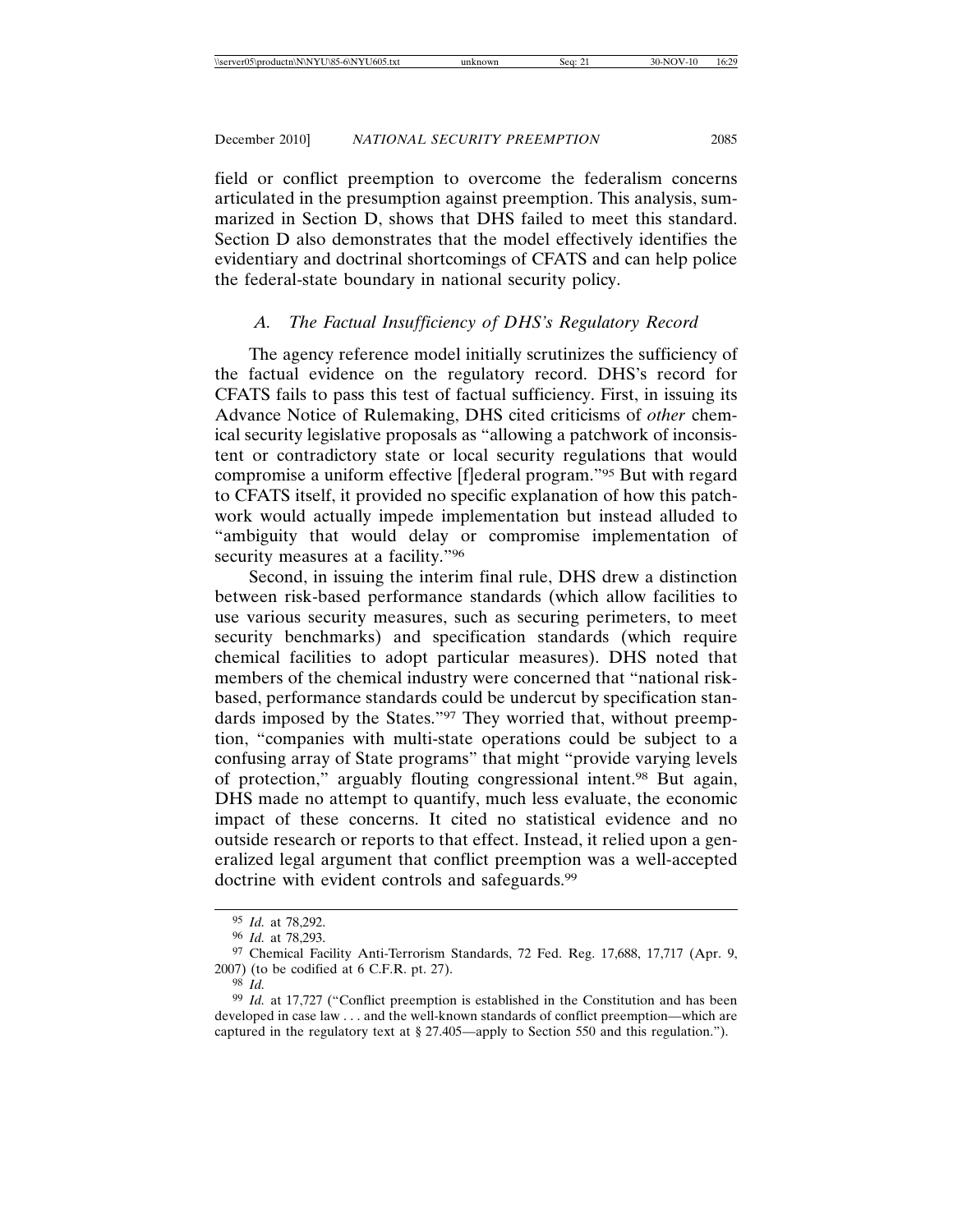This regulatory record left a number of essential factual questions unanswered. DHS did not indicate how many high-risk facilities were run by companies with multistate operations. It did not demonstrate that state regulations would vary so extensively so as to pose real confusion or considerable additional compliance costs. It did not demonstrate that states would be inclined to enact specification-based rather than performance-based standards. Nor did it show that state regulations might undercut federal standards.100 It made no effort to distinguish between state regulations that were less or more stringent than federal ones. Of course, DHS conducted cost-benefit analyses of its proposed regulatory scheme pursuant to Executive Order 12,866,101 but these analyses focused on DHS's own regulatory scheme, not the impact of state alternatives.102 All the concerns DHS raised were merely theoretical; that is, the Department made little effort to contrast its proposed regulations with existing state regulations. DHS did note that it did not foresee a conflict with those regulations, but it admitted that it had not conducted a close review of them.103 On the regulatory record as a whole, DHS provided no hard evidence of the precise risks involved; it relied on generalized legal interpretation of potential conflicts, rather than analyzing the actual economic and regulatory effects of those conflicts. Moreover, it did not explicitly show how conflicts between state and federal law—aside from their putative economic impact—would impair the asserted federal interest of national security beyond a general claim of "compromise" and "ambiguity" that might lead to "delay."104

Such a fact-deficient record, relying almost entirely on legal doctrine and generalized claims of adverse economic impact, would not satisfy the agency reference model's requirement of hard evidence to justify *Skidmore* deference. Substantively and normatively, DHS's conclusions may very well be correct, but the model requires that the agency provide concrete evidence for these conclusions.

<sup>100</sup> *See generally* Chemical Facility Anti-Terrorism Standards, 72 Fed. Reg. at 17,717.

<sup>101</sup> Exec. Order No. 12,866, 3 C.F.R. 638 (1993), *reprinted in* 5 U.S.C. § 601 (2006).

<sup>102</sup> DEP'T OF HOMELAND SEC., DHS-2006-0073, REGULATORY ASSESSMENT: CHEMICAL FACILITY ANTI-TERRORISM STANDARDS 9 (2007) [hereinafter DHS, REGULATORY ASSESSMENT], *available at* http://www.regulations.gov/fdmspublic/component/main?main= DocumentDetail&o=0900006480222d8c (estimating cost of CFATS at \$3.6 billion between 2006 and 2009, assuming population of 5000 high risk chemical facilities, but not offering comparisons with different hypothetical regulatory regimes).

<sup>103</sup> Chemical Facility Anti-Terrorism Standards, 72 Fed. Reg. at 17,727 ("While we have not canvassed all existing state laws and regulations, currently we have no reason to conclude that any such non-Federal measure is being applied in a way that would impede the performance standards or other provisions of Section 550 and this Interim Final Rule.").

<sup>104</sup> Chemical Facility Anti-Terrorism Standards, 71 Fed. Reg. 78,276, 78,293 (proposed Dec. 28, 2006) (to be codified at 6 C.F.R. pt. 27).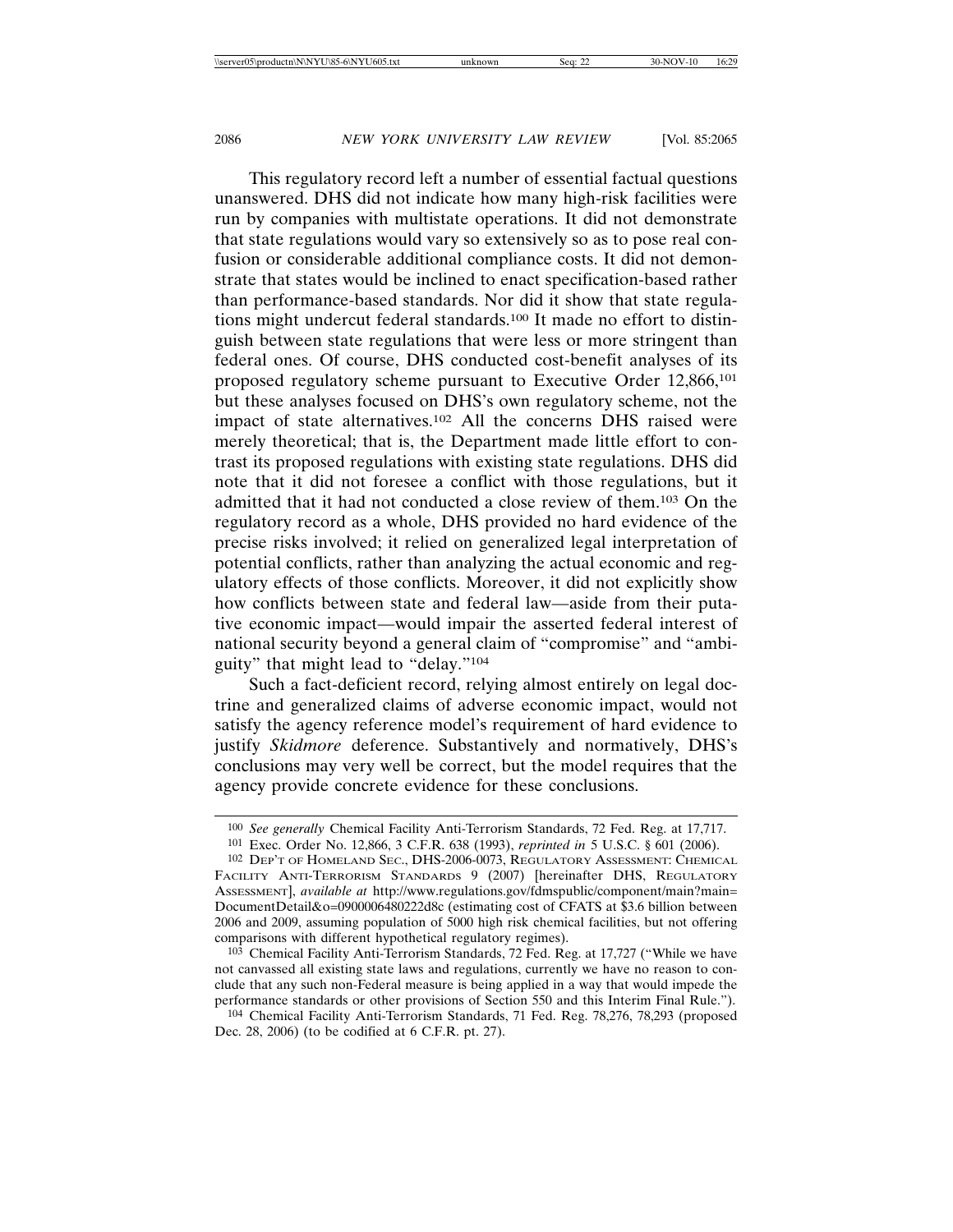### *B. DHS's Argument for Field Preemption: Misconstruing Chemical Security as Foreign Affairs*

As substantive arguments for chemical security preemption, DHS has asserted that two federal purposes would potentially be obstructed by state law: (1) federal supremacy in all matters affecting national security and (2) the ability to promulgate a particular regulatory balance. This Section will consider the first of these claims.

DHS asserted that "[t]he security of the Nation's chemical facilities is a matter of national and homeland security," citing remarks by then-Secretary Michael Chertoff.105 Specifically, it argued that DHS was charged not only with "the prevention of terrorist attacks" and "the reduction of the vulnerability of the United States to terrorism," but also with "ensur[ing] that the overall economic security of the United States is not diminished by efforts . . . aimed at securing the homeland."<sup>106</sup> Therefore, DHS concluded, "[S]tate laws must give way to Federal statutes and regulatory programs to ensure a unified and coherent national approach in areas where the Federal interests prevail—such as national security."107 As authority for this proposition, the DHS cited *Crosby v. National Foreign Trade Council*, in which the Supreme Court struck down a Massachusetts law forbidding state governmental agencies from buying goods and services from companies conducting business in Myanmar (Burma).108

These arguments amounted to a claim of field preemption, though DHS did not refer to it by name. Construing national security as a single, "unified and coherent" policy field where "[f]ederal interests prevail," the agency implied that the assertion of a federal national security interest would be enough to void state regulation that affected the interest.109 This argument read the *Crosby* opinion too broadly by confusing foreign affairs with national security. *Crosby* involved a state's attempt to regulate trade with a foreign government; the Court, citing Justice Robert Jackson's concurrence in *Youngstown*, noted the "plentitude of Executive authority" that "controls the issue of preemption" in the arena of foreign relations.110 CFATS, on the other hand, does not involve a foreign government neither did *Youngstown—*and is concerned with national security, not foreign relations. DHS ignored this distinction, attempting to graft

<sup>105</sup> *Id.* at 78,292 (citing remarks of then-Secretary Chertoff from March 21, 2006, and September 28, 2006).

<sup>106</sup> *Id.* (citing 6 U.S.C. § 111 (2006)).

<sup>107</sup> *Id.* (citing Crosby v. Nat'l Foreign Trade Council, 530 U.S. 363, 375–76 (2000)).

<sup>108</sup> *Crosby*, 530 U.S. at 375–76.

<sup>109</sup> Chemical Facility Anti-Terrorism Standards, 71 Fed. Reg. at 78,292.

<sup>110</sup> *Crosby*, 530 U.S. at 376.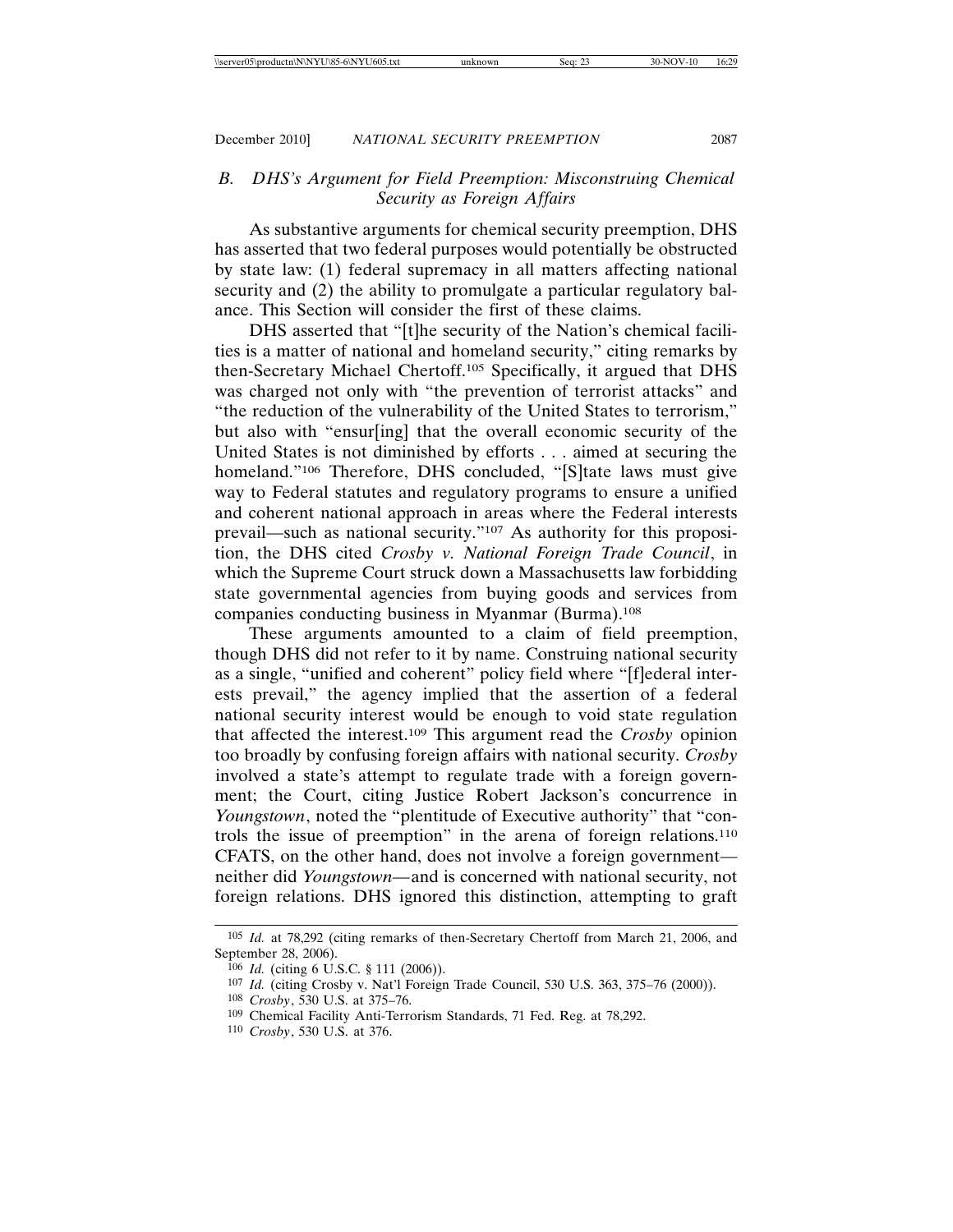federal supremacy in foreign relations onto the mixed domestic and foreign regulatory area of national security. Success in this attempt would turn the latter into a field of federal regulation and secure DHS's preemption claim.

Moreover, DHS's assertion of federal supremacy in national security circumvented Congress's silence on chemical security preemption. If *Crosby* found that federal interests in foreign affairs automatically prevailed over state interests, the agency would not need statutory authority to preempt state law. In other words, DHS assumed that the Court had endorsed the theory of dormant foreign affairs preemption. Once again, DHS read too much into *Crosby*. In that case, Congress had passed a statute authorizing the President to impose trade restrictions or other sanctions on Burma.111 In finding federal preemption of the Massachusetts law, the Court indicated that it ruled only on statutory grounds, and it refused to make "any general consideration of limits of state action affecting foreign affairs."112

As noted earlier, DHS ultimately disclaimed its field preemption argument. This clarification, however, has not resolved the fundamental issue at the heart of the chemical security controversy. Even if all state law impacting national security is not automatically preempted, it is still unclear what state regulations would actually impede the federal interest of national security. A robust doctrine of conflict preemption for national security could be almost as powerful as field preemption.

## *C. DHS's Argument for Conflict Preemption: Misconstruing Weaker Regulation as Regulatory Flexibility*

DHS articulated a second federal purpose obstructed by state regulation: the ability to strike a flexible regulatory balance without interference. DHS interpreted section 550 as establishing "a carefully balanced regulatory relationship between the [f]ederal government and chemical facilities."113 On the one hand, the statute grants the

<sup>111</sup> *Id.* at 368–70 (outlining statute and executive orders issued pursuant to its provisions).

<sup>112</sup> *Id.* at 381; *see also* Daniel Halberstam, *The Foreign Affairs of Federal Systems: A National Perspective on the Benefits of State Participation*, 46 VILL. L. REV. 1015, 1021 (2001) (arguing that Court in *Crosby* "strenuously declined to discuss the constitutional role that States generally should play in the foreign affairs arena"). DHS would have been better off citing *Garamendi*, which involved executive agreements that lacked statutory authorization from Congress. *See* Am. Ins. Ass'n v. Garamendi, 539 U.S. 396 (2003). But DHS nonetheless would have run into a similar problem to the problem it experienced with *Crosby*: Unlike CFATS, these cases both involved relations with particular foreign governments.

<sup>113</sup> Chemical Facility Anti-Terrorism Standards, 71 Fed. Reg. at 78,293.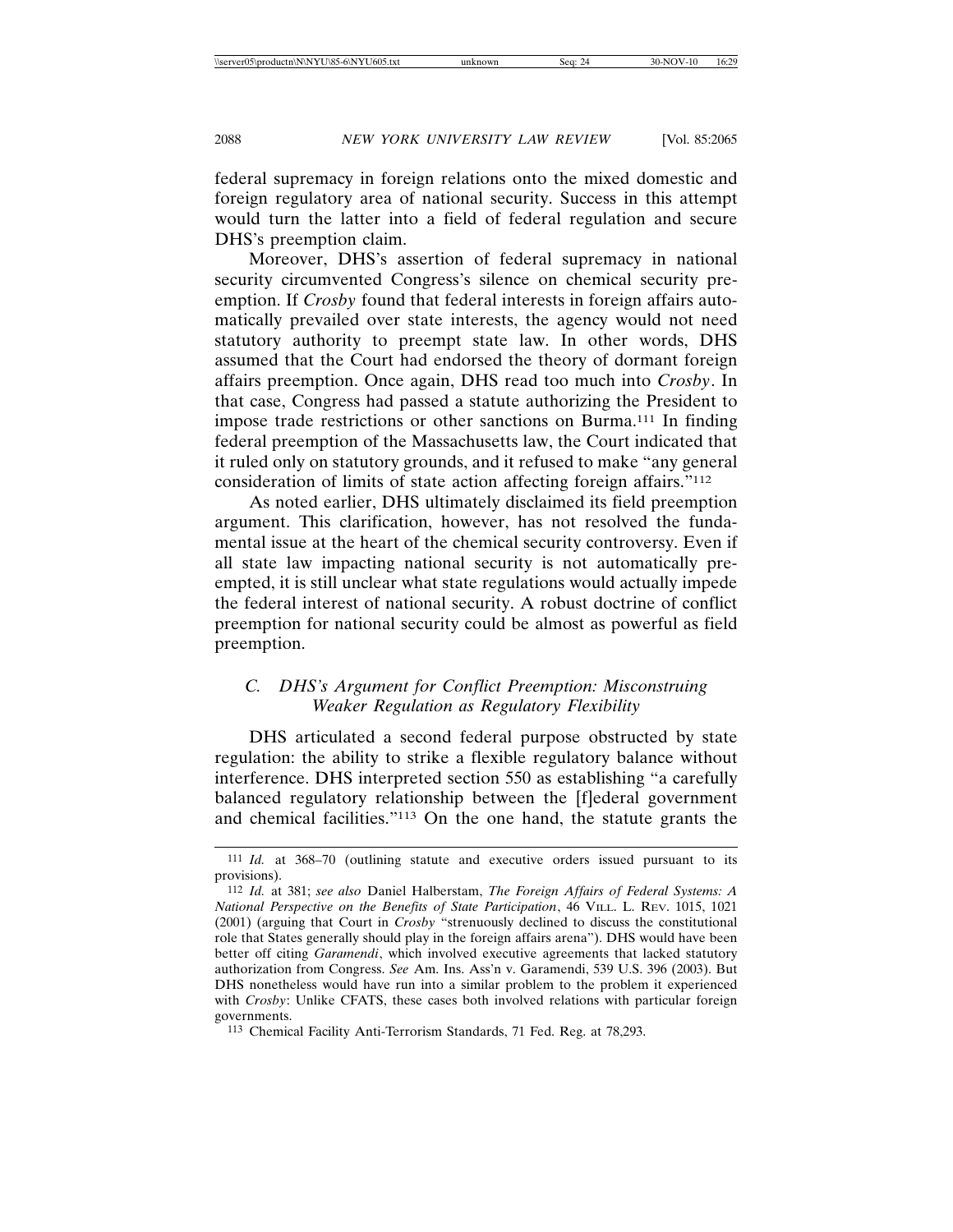Secretary of DHS authority to disapprove any site security plan that fails to meet federal standards, but it also "compels the [DHS] to preserve chemical facilities' flexibility to choose security measures to reach the appropriate security outcome."114 The Department claimed that these requirements unavoidably imply that any "state measure frustrating this balance will be preempted."115

# *1. Geier, Wyeth, and DHS's Argument for Regulatory Flexibility*

DHS's argument relied heavily on the Supreme Court's decision in *Geier v. American Honda* by drawing an analogy between section 550's contemplation of flexible means to meet security standards for chemical facilities and the Court's desire to preserve a flexible standard for passenger restraints in cars.<sup>116</sup> DHS claimed that it was "particularly concerned that a conflict or potential conflict between an approved [Federal] Site Security Plan and state regulatory efforts could create ambiguity that would delay or compromise implementation of security measures at a facility."117 In other words, state regulations would inevitably conflict with a flexible federal approach because they imposed additional mandates that would frustrate the latter's regulatory mix of alternatives available to regulated actors. Preemption would remedy this ambiguity. To facilitate federal supremacy of chemical security regulations, DHS proposed a process by which state or local governments could seek opinions on preemption from the DHS.118

DHS's invocation of *Geier* suggested that state and federal regulatory schemes for chemical security employ incompatible regulatory methods. In fact, both use a substantially similar regulatory model. CFATS relies upon a balance between federal regulatory authority and a covered facility's discretion to design its own security measures; the availability of a flexible regulatory mix is crucial to the program.119 However, existing state security regulations, such as New Jersey's, embody a similar performance-based approach and similar flexibility. The New Jersey law requires certain high-risk chemical facilities to

<sup>114</sup> *Id.* (citing Pub. L. No. 109-295, § 550).

<sup>115</sup> *Id*.

<sup>116</sup> *See id.*

<sup>117</sup> *Id*.

<sup>118</sup> Chemical Facility Anti-Terrorism Standards, 71 Fed. Reg. at 78,293, 78,302 ("To meet this need, the proposed regulations, at § 27.405, would permit State or local governments, and/or covered facilities, to seek opinions on preemption from the [DHS].").

<sup>119</sup> *Id.* at 78,284–85; *see also* Chemical Facility Anti-Terrorism Standards, 72 Fed. Reg. 17,688, 17,705 (Apr. 9, 2007) (to be codified at 6 C.F.R. pt. 27) (noting in response to comments received pursuant to its Advance Notice of Rulemaking that Congress intended facilities to have flexibility in selecting security measures).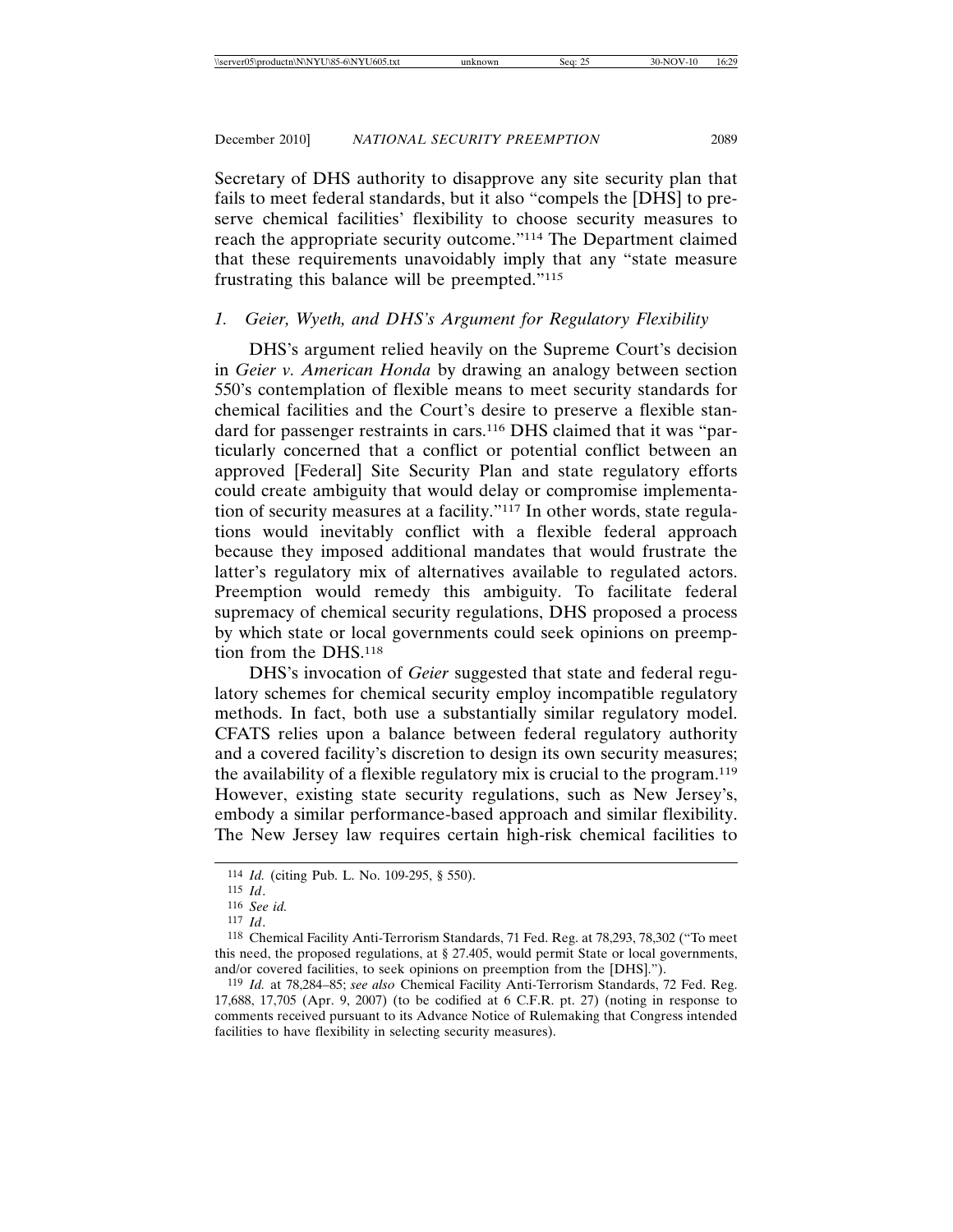conduct security reviews, formulate security plans, and submit both to the New Jersey Department of Environmental Protection.120 This process substantially conforms to the flexible method of regulation proposed by DHS.121

In contrast to these similar regulatory methods, *Geier* involved a state tort suit with a proposed remedy that would have completely nullified the flexibility of federal regulations.122 The state and federal regulations in that case differed in method, resulting in an irresolvable conflict between the specific remedies imposed by state courts and federal flexibility based on safety performance. DHS is correct that state tort suits and state chemical security regulations that impose specific requirements would conflict with CFATS and its congressional mandate. However, it does not follow that all state regulations would pose such a conflict, especially when those states follow the federal government's flexible model. DHS's argument, to the contrary, would create an unsound rule that whenever the federal government asserts an interest in creating a flexible regulatory scheme, any state regulations in the field would be automatically preempted. Flexibility does not require exclusivity.

In *Wyeth v. Levine*, the Court spelled out the extent to which courts should rely on an agency's views on preemption. *Wyeth* concedes that "an agency regulation with the force of law can pre-empt conflicting state requirements," indicating that statutory authorization and compliance with rulemaking procedures will endow preemption regulations with such authority.123 But where Congress "has not authorized" the agency "to pre-empt state law directly,"124 the Court "ha[s] not deferred to an agency's *conclusion* that state law is preempted. Rather, [it has] attended to an agency's explanation of how state law affects the regulatory scheme."125 As discussed above, *Wyeth* holds that the inquiry proceeds according to the "thoroughness, con-

<sup>120</sup> *See supra* note 50.

<sup>121</sup> *See, e.g.*, BEST PRACTICES STANDARDS, *supra* note 50, ¶ 5, at 6–7 (providing that covered facilities "shall conduct a review of the practicability and the potential for adopting inherently safer technology (IST)" as part of assessments required by state law and that "[s]uch review shall include analysis of whether adoption of IST alternatives is practicable and the basis for any determination that implementation of IST is impractical").

<sup>122</sup> *Geier*, 529 U.S. at 874–78, 881, 886 (holding that state tort suit claiming passenger automobiles without airbags were negligently and defectively designed conflicted with federal regulations allowing automobile manufacturers to meet safety standards with mix of passive and active restraint devices).

<sup>123</sup> 129 S. Ct. 1187, 1200 (2009) (citing Geier v. Am. Honda Motor Co., 529 U.S. 861  $(2000)$ ).

<sup>124</sup> *Id.* at 1201. 125 *Id.*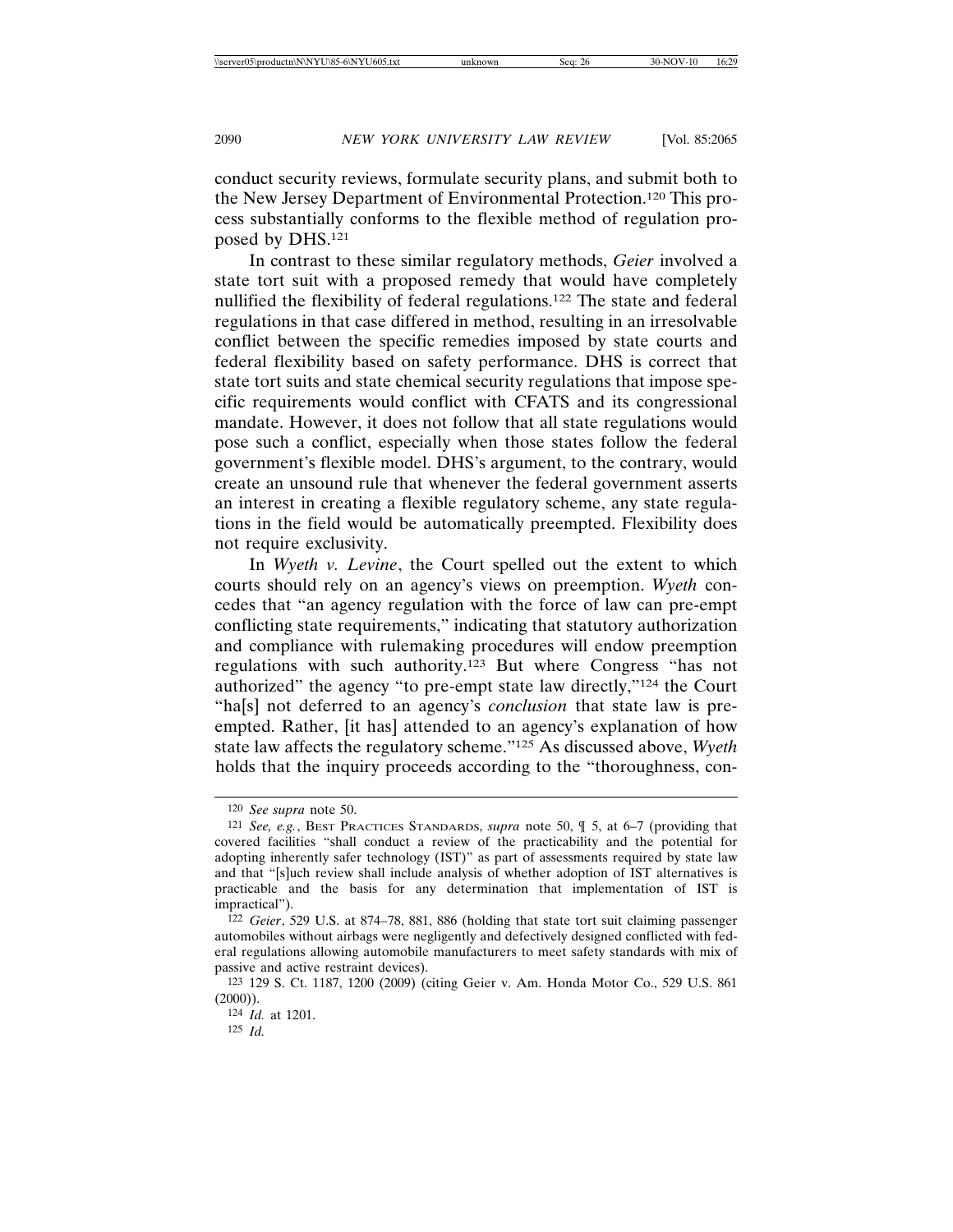sistency, and persuasiveness" of the agency's federalism position—the inquiry in *Skidmore* and the agency reference model.<sup>126</sup>

*Geier* can be distinguished from *Wyeth* on the grounds that, in the former case, the agency asserted preemption through notice-andcomment rulemaking pursuant to a statutory grant of preemptive authority (however ambiguous).127 In the latter case, the agency asserted preemption through a rulemaking preamble that was never subject to notice-and-comment rulemaking and lacked any explicit statutory authority to preempt.128 But the rulemaking process that produced CFATS is closer to the defective rulemaking in *Wyeth*, not the rulemaking in *Geier*. Even though DHS promulgated CFATS through the normal processes of notice-and-comment rulemaking, Congress was silent on the preemption issue. Therefore, the preemption provision does not have the force of law and is not automatically entitled to deference. To receive any deference, the preemption provision must meet the evidentiary standards of *Skidmore* and, by extension, the agency reference model. DHS's mere invocation of *Geier* was not enough to make the case for conflict preemption based on the frustration of regulatory flexibility; DHS was required to provide factual support for its claim that state regulations would defeat such flexibility. As the next Section will show, DHS failed to meet this burden.

# *2. Inherently Safer Technologies and the Substance of Regulatory Conflict*

Despite DHS's invocation of *Geier*, the substantive conflict between federal and state chemical security law does not lie in regulatory method. Instead, it lies in the strength of the performance standards imposed by different regulatory regimes. The difference between the chemical security laws of the federal government and New Jersey is that the latter has actively embraced a more stringent industry security protocol entitled Inherently Safer Technologies (IST).129 This protocol involves modifying production processes instead of the traditional safety method of inserting layers of security protection between the hazard and the public, usually on the exterior of a facility. While the traditional method involves perimeter security

<sup>126</sup> *Id.*

<sup>127</sup> *See Geier*, 529 U.S. at 885.

<sup>128</sup> *Wyeth*, 129 S. Ct. at 1199–201 (discussing both statutory authority and assertion of preemption through rulemaking preamble).

<sup>129</sup> By adopting the Domestic Security Preparedness Task Force's *Best Practices Standards*, Acting Governor Richard Codey of New Jersey adopted IST standards for high-risk chemical facilities in the state; the New Jersey Department of Environmental Protection continues to administer these standards. *Cf.* Press Release, N.J. Acting Governor's Office, *supra* note 50.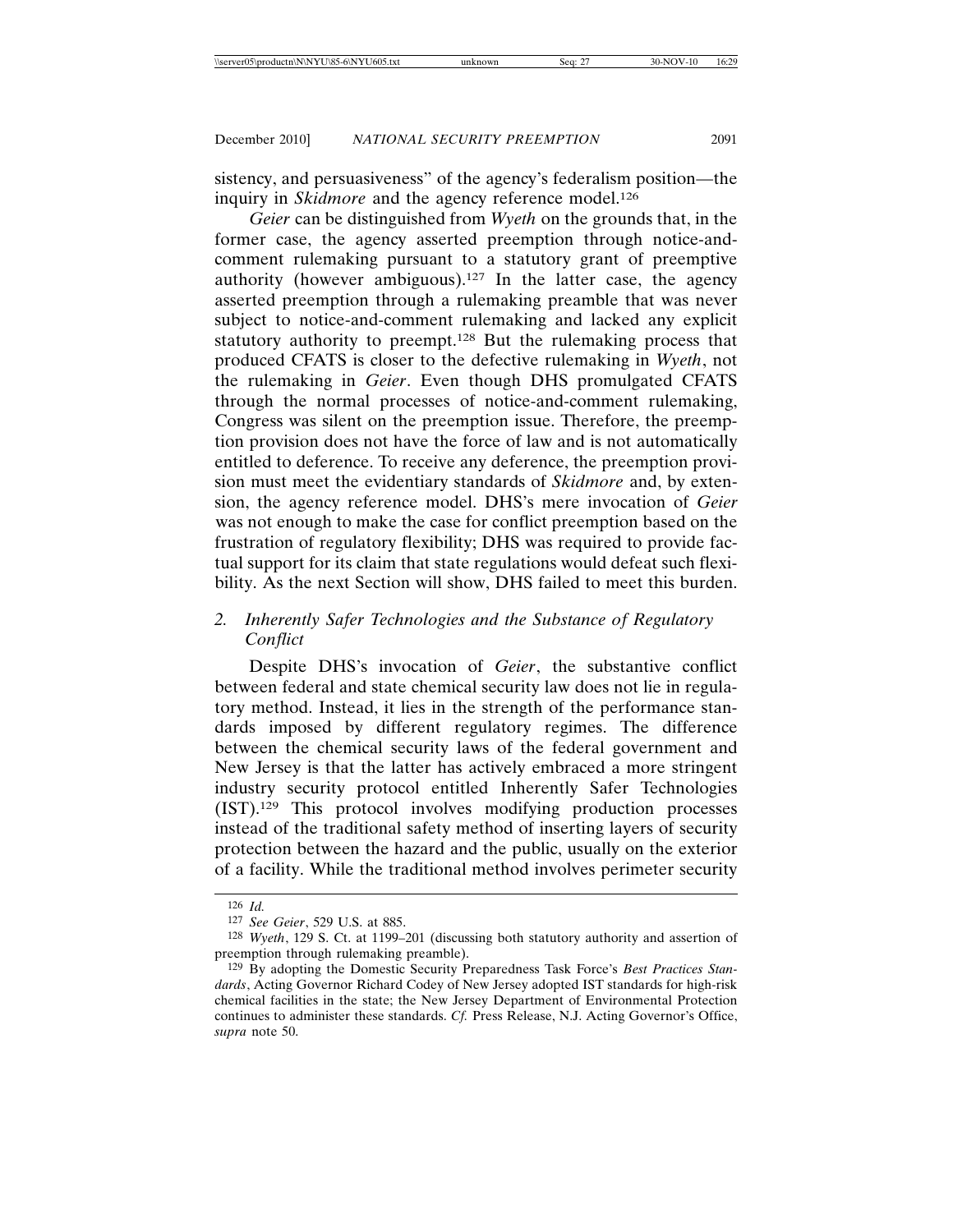measures such as fencing, monitoring through video cameras and motion detectors, or using security staff, IST involves replacing toxic chemicals used in manufacture with safer alternatives, reducing inventories, and changing production processes.130

DHS responded to comments calling for the adoption of IST by claiming that section 550 prohibited the disapproval of a site security plan based on particular measures.131 However, this response wrongly construes IST as a specification-based measure, when it is actually just a security standard that can be implemented either as a performancebased or a specification-based protocol. IST does not necessarily mandate any specific measures. It simply looks inside the factory walls, whereas traditional methods generally do not, and outlines a choice between flexible strategies of minimization, substitution, moderation, and simplification.132 Despite DHS's claims to the contrary, IST is not incompatible with a regulatory performance standard; as Senator Susan Collins has noted, "IST is one of the recognized means of meeting a performance standard."133

Certain interest groups, including labor unions and environmental groups, have argued that IST standards should become mandatory for all chemical facilities.134 DHS is correct in its assertion that doing so would violate the statutory mandate for CFATS. However, requiring specific perimeter-based security measures—such as a certain kind of fencing, or a certain type of video monitoring—would also violate that mandate. When implementing performance-based security standards, the issue is not whether IST is involved, but rather how those standards—whether they involve IST or traditional perimeter-based measures—are implemented.

The practical difference is that including IST measures as options for evaluating site security plans may require higher initial capital outlays from chemical facilities to comply with security regulations. In other words, the clash between state and federal governments over

<sup>130</sup> James L. Beebe, *Inherently Safer Technology: The Cure for Chemical Plants Which Are Dangerous by Design*, 28 HOUS. J. INT'L. L. 239, 258 (2005) (distinguishing IST from traditional approaches to chemical process safety). *See generally* CTR. FOR CHEM. PROCESS SAFETY, AM. INST. OF CHEM. ENG'RS, INHERENTLY SAFER CHEMICAL PROCESSES: A LIFE CYCLE APPROACH 9–10 (2d ed. 2009) ("[I]nherent safety seeks to *remove* the hazard at the source, as opposed to accepting the hazard and attempting to mitigate the effects.").

<sup>131</sup> Chemical Facility Anti-Terrorism Standards, 72 Fed. Reg. 17,688, 17,718 (Apr. 9, 2007) (to be codified at 6 C.F.R. pt. 27).

<sup>132</sup> Beebe, *supra* note 130, at 257–63.

<sup>133</sup> 151 CONG. REC. S14067 (daily ed. Dec. 19, 2005) (statement of Sen. Collins).

<sup>134</sup> *See, e.g.*, *Chemical Facility Anti-Terrorism Act of 2008: Hearing Before the H. Comm. on Homeland Sec.*, 110th Cong. 27 (2008) (statement of Rick Hind, Legislative Director, Greenpeace Toxics Campaign) ("IST is the best tool available to completely mitigate facility vulnerabilities and safeguard communities.").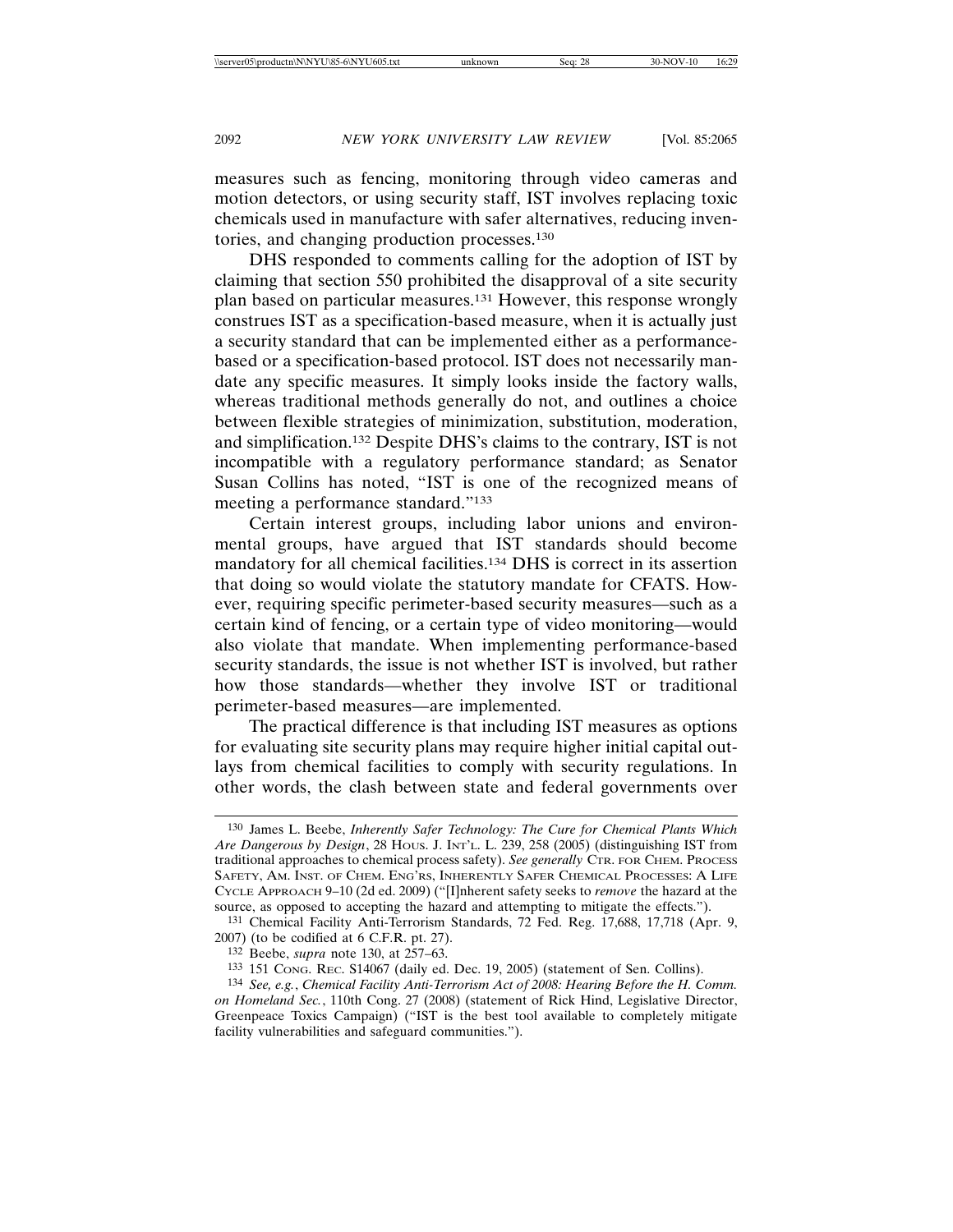chemical security boils down to the familiar debate of whether federal regulations should act as a floor or as a ceiling on state regulations.135 Members of Congress opposed to preemption have proposed statutory language specifically defining federal regulation as a floor and not a ceiling.136

DHS, for its part, only hinted at its argument against IST's heightened standards. On the record, it focused on its claim that only a performance-based standard is flexible enough to identify the most cost-effective security mechanisms for chemical facilities with very different locations and possible threats, ignoring the fact that IST is itself amenable to performance-based standards.137 Elsewhere, then-Secretary Michael Chertoff commented at an industry conference that IST represented "interference with business," and that preemption was necessary because inconsistent rules across states would lead to "ruinous liability" for the chemical industry and "a regulatory regime that is doomed to failure."138

Chertoff may have been correct. However, DHS's rulemaking failed to support these determinations with factual evidence sufficient under the agency reference model. DHS did not prove that a state's adoption of IST would impose costs that would threaten the viability of federal regulation; for example, DHS did not cite any cost estimates for IST generated by the chemical industry.139 Moreover, measures suggested by the IST protocol may in some cases be the most cost-

<sup>135</sup> *See* William W. Buzbee, *Asymmetrical Regulation: Risk, Preemption, and the Floor/ Ceiling Distinction*, 82 N.Y.U. L. REV. 1547, 1568–74 (2007) (describing DHS's controversial preemption claims in 2006 as example of "unitary federal choice ceiling preemption" that "leaves no gap that states or other state institutions such as courts can fill").

<sup>136</sup> Chemical Facility Anti-Terrorism Act of 2008, H.R. 5577, 110th Cong. § 2107(a) (2008) ("Nothing in this title shall preclude or deny any right of any State or political subdivision thereof to adopt or enforce any regulation . . . with respect to chemical facility security . . . that is more stringent than a regulation . . . issued pursuant to this title . . . unless a direct conflict exists between this title and the regulation . . . issued by a State . . . .").

<sup>137</sup> As required by Executive Order 12,866, the DHS conducted a regulatory assessment of the costs of CFATS. Beyond a general discussion of the desirability of performancebased rather than specification-based standards, the Department did not show why IST would impose costs that would obstruct the federal purpose at work in CFATS. *See generally* DHS, REGULATORY ASSESSMENT, *supra* note 102, at 8–9.

<sup>138</sup> Spencer S. Hsu, *Chertoff Seeks To Improve Chemical Plants' Security*, WASH. POST, Mar. 22, 2006, at A7 (quoting former Secretary Chertoff).

<sup>139</sup> In responding to various comments on its capital cost estimates for CFATS, DHS never mentioned IST as a competing model. *See* Chemical Facility Anti-Terrorism Standards, 72 Fed. Reg. 17,688, 17,721–22 (Apr. 9, 2007) (to be codified at 6 C.F.R. pt. 27) (discussing various comments regarding costs of CFATS to industry).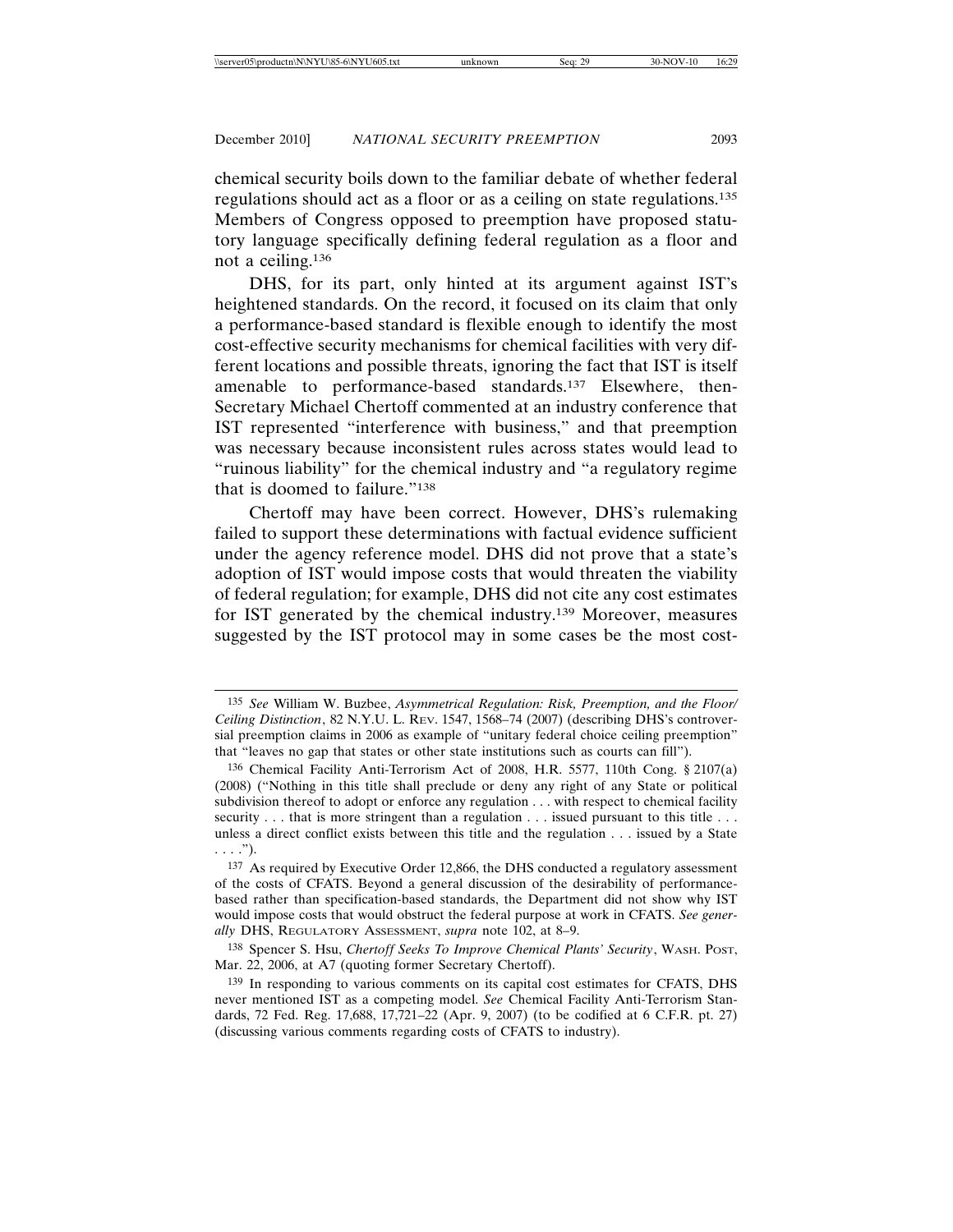effective means of complying with state and federal security regulations, especially in the long run.140

While Chertoff argued that IST would impose unacceptable liability on the chemical industry, New Jersey regulators have argued that such technologies could contribute to "a more stable business plan" by lowering "the facility's potential liabilities."141 Moreover, the initial capital costs of IST could be offset by "lower operating costs in areas such as maintenance, operations, and emergency response requirements."142 The Department conceded that "covered chemical facilities are certainly free to consider IST options, and their use may reduce risk and regulatory burdens."143 At the very least, the costeffectiveness of IST remains open to debate, deserving more scrutiny than DHS's conclusory dismissal on the record.

Putting aside the normative merits of IST, the Department did not show why current state implementation of the protocol obstructs the federal regulatory scheme. New Jersey's regulations do not require the adoption of IST; they merely mandate an IST feasibility review.144 DHS provided no reason why a mere IST review—without specific implementation requirements—would be so costly to the industry that a single state implementing it would thwart CFATS. It certainly did not provide any hard evidence required by the agency reference model.

In an apparent response to sustained state opposition, DHS declared in issuing its interim final rule that it had no reason to believe that any existing state statutes or regulations would impede CFATS.145 This ultimate compromise on IST—dismissing it, yet professing to respect states that implement it—might have a sound policy justification. The Department might have been simply guarding against a worst-case scenario, where a complete lack of federal preemptive power opens CFATS to arbitrary state-imposed specification standards. Perhaps states might impose punitive standards to force chem-

<sup>140</sup> Beebe, *supra* note 130, at 263–64 (arguing that IST "usually leads to cheaper costs"); *see also* T.A. Kletz, *Inherently Safer Design—Its Scope and Future*, 81 SAFETY PROCESS & ENVTL. PROT. 401 (2003) ("Inherently safer designs are usually cheaper than those they replace as less added-on safety equipment is needed. Intensification will usually give a further reduction in cost as smaller equipment is usually cheaper.").

<sup>141</sup> Toxic Catastrophe Prevention Act Program, Inherently Safer Technology Review, Proposed Amendments, 39 N.J. Reg. 1351 (proposed Apr. 16, 2007).

<sup>142</sup> *Id.*

<sup>143</sup> Chemical Facility Anti-Terrorism Standards, 72 Fed. Reg. at 17,718.

<sup>144</sup> BEST PRACTICES STANDARDS, *supra* note 50; *see also* Comments, *supra* note 49, at 6–7 ("The inherently safer technology requirement under the [New Jersey] Standards represents a practicability test; it is not mandatory that a covered facility implement IST, only that they evaluate.").

<sup>145</sup> Chemical Facility Anti-Terrorism Standards, 72 Fed. Reg. at 17,727.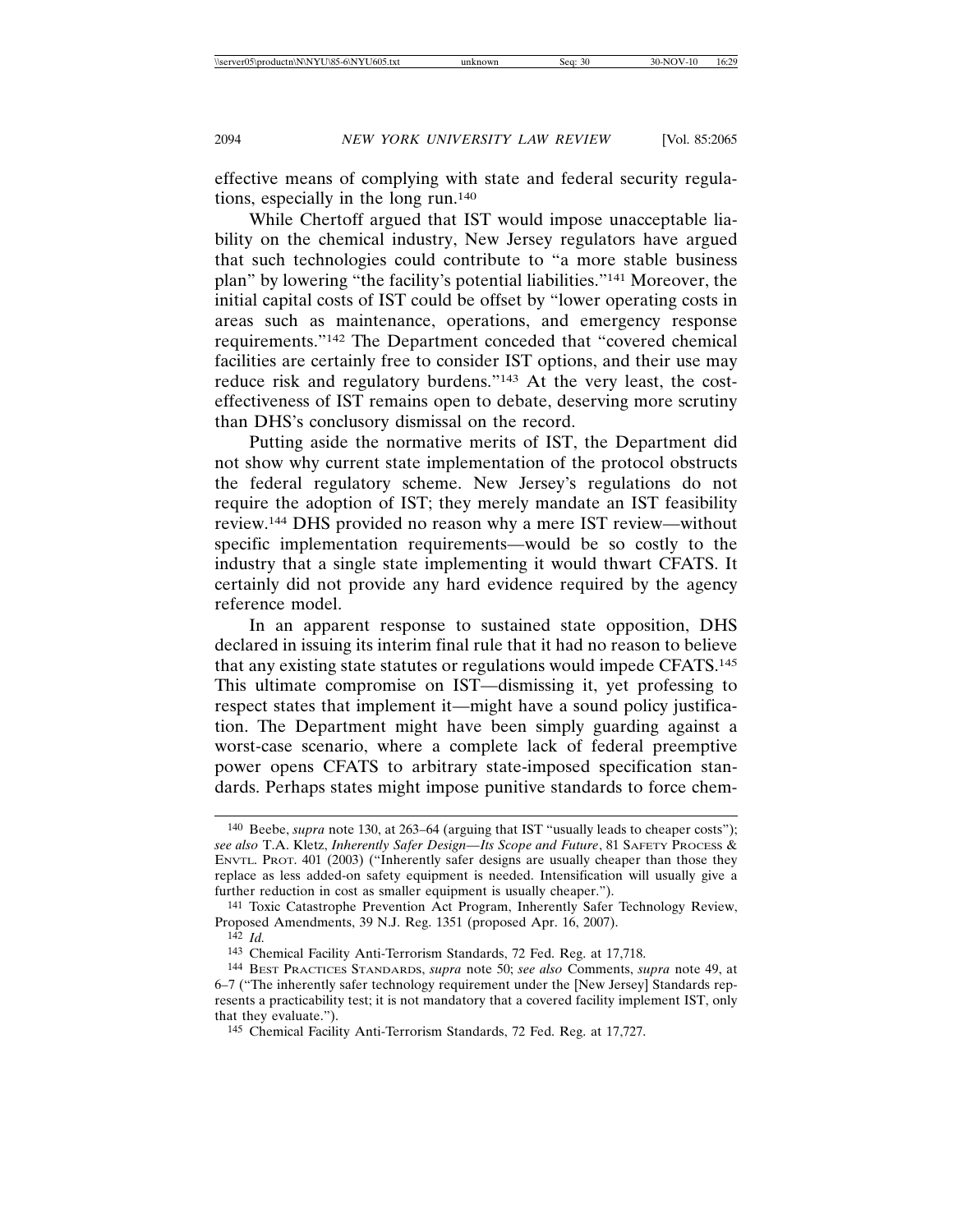ical industries out of their borders. These might raise compliance costs to an unacceptable level, thereby damaging the economic viability of the chemical industry overall and co-opting CFATS for a purpose it was never intended to fulfill.

However, the congressional opponents of broad conflict preemption in CFATS recognized this danger and accounted for it by granting DHS regulations preemptive authority in cases of "direct conflict."146 The Department's opposition to this language suggests that it wished to reserve to itself a more sweeping preemption power than that granted by Congress. Not surprisingly, states and their representatives in Congress have been skeptical about the Department's promises to respect existing state regulations.147 They continue to push for statutory language foreclosing DHS's assertion of broad powers of preemption.

# *D. Scrutinizing Agency Assertions of National Security Preemption*

Despite DHS's claimed national security interest, the debate over chemical facility security is, at root, an all-too-familiar domestic argument over the ability of federal regulators to impose uniformity in the name of business profitability and a unified national market. National security concerns do not appear to underlie the factual basis DHS provided for its rule. DHS's invocation of national security<sup>148</sup> and its attempt to superimpose it on domestic issues threatened to cut off the debate over the merits of preemption by making a seemingly unassailable claim of federal authority.

In promulgating CFATS, DHS asserted that its authority to preempt state law on national security extended to regulating the economics of impacted industries. To justify this highly questionable

148 *See supra* text accompanying notes 105–08.

<sup>146</sup> Chemical Facility Anti-Terrorism Act of 2008, H.R. 5577, 110th Cong. § 2107(a) (2008).

<sup>147</sup> For a description of comments received from state government representatives in response to DHS's Advance Notice of Rulemaking, see Chemical Facility Anti-Terrorism Standards, 72 Fed. Reg. at 17,717. The new bill proposed by preemption opponents in Congress would forestall these specific threats to state authority. *See* Chemical Facility Anti-Terrorism Act of 2008, H.R. 5577, 110th Cong. § 2107(a)–(b) (2008) (proscribing federal preemption of any state or local law that imposes regulations more stringent than those of federal government, and any state or local environmental regulations). State governments and legislators opposed to preemption may have good reason to suspect DHS's promise to respect existing state law; some journalists have charged that conservative lawyer and lobbyist Philip Perry—a son-in-law of Vice President Dick Cheney and General Counsel of DHS in 2006—drafted the preemption language in CFATS at the behest of the chemical industry specifically to invalidate New Jersey's regulatory scheme. For this interpretation of the purposes behind CFATS, see Art Levine, *Dick Cheney's Dangerous Son-In-Law: Philip Perry and the Politics of Chemical Security*, WASH. MONTHLY, July 3, 2007, at 38.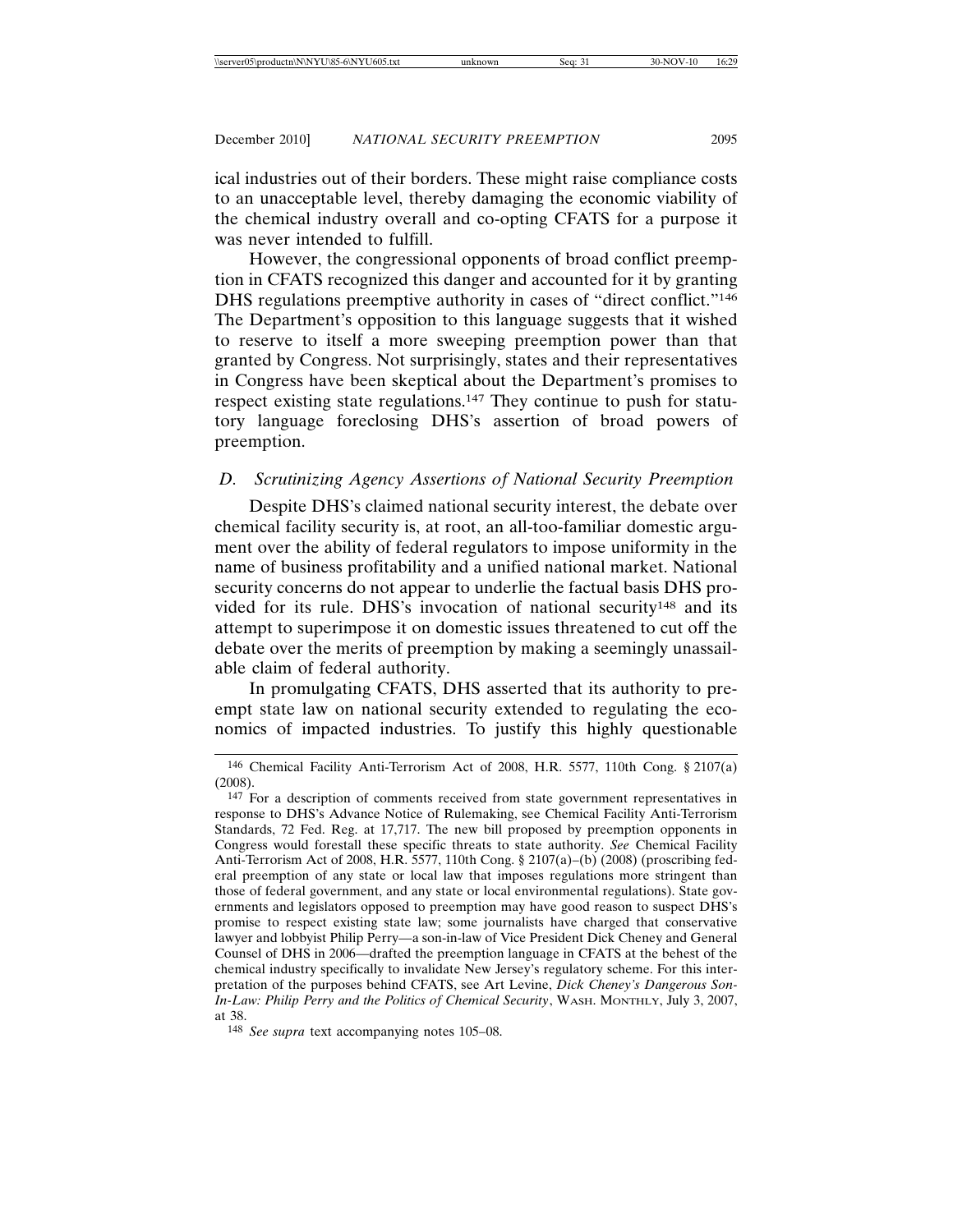claim, DHS would have to produce evidence of how the economic impact of state regulation impairs the fiscal security of particular facilities, businesses, or industries and how this outcome impairs defense from terrorist threats. DHS failed to do so and instead merely referred to "the overall economic security of the United States."149 This confusion of national security and fiscal stability amounts to little more than a play on words.

In determining which branch of government should evaluate such assertions of national security preemption, the example of CFATS and its legislative response might prompt observers to revisit Herbert Wechsler's theory of the political safeguards of federalism.<sup>150</sup> Since New Jersey's congressional delegation spearheaded the fight against chemical security preemption, perhaps its limited success vindicates the idea that the states' elected representatives can handle the task of protecting state autonomy against executive overreaching. On the other hand, Congress's hostile response to DHS's preemption claim may have been the product of political fortuity.

The original measure authorizing DHS to promulgate regulations—passed by a Republican House and a Democratic Senate—was silent on preemption.151 DHS issued its proposed rule less than two months after the 2006 elections in which the Democrats—skeptical of the Bush administration's approach to preemption—gained control of the House of Representatives. CFATS also happened to have a sunset provision that expired in 2009, since it was an interim rule attached to an appropriations bill. Before it came up for reauthorization, the Obama administration disavowed its predecessor's approach to preemption.152 More to the point, the clash between the current House and Senate bills re-authorizing CFATS shows that the issue is not resolved.

151 *See supra* notes 54–55 and accompanying text.

<sup>149</sup> Chemical Facility Anti-Terrorism Standards, 71 Fed. Reg. 78,276, 78,292 (proposed Dec. 28, 2006) (to be codified at 6 C.F.R. pt. 27); *see also supra* note 106 and accompanying text.

<sup>150</sup> *See* Herbert Wechsler, *The Political Safeguards of Federalism: The Role of the States in the Composition and Selection of the National Government*, 54 COLUM. L. REV. 543, 560 (1954) ("[I]t is Congress rather than the Court that on the whole is vested with the ultimate authority for managing our federalism . . . .").

<sup>152</sup> Memorandum from President Barack Obama to the Heads of Executive Departments and Agencies (May 20, 2009), *available at* http://www.whitehouse.gov/the\_press\_ office/presidential-memorandum-regarding-preemption (maintaining that "[i]n recent years" some agencies made preemption declarations without "sufficient basis under applicable legal principles," and "the general policy of [his] [a]dministration that preemption of State law by executive departments and agencies should be undertaken only with full consideration of the legitimate prerogatives of the States and with a sufficient legal basis for preemption").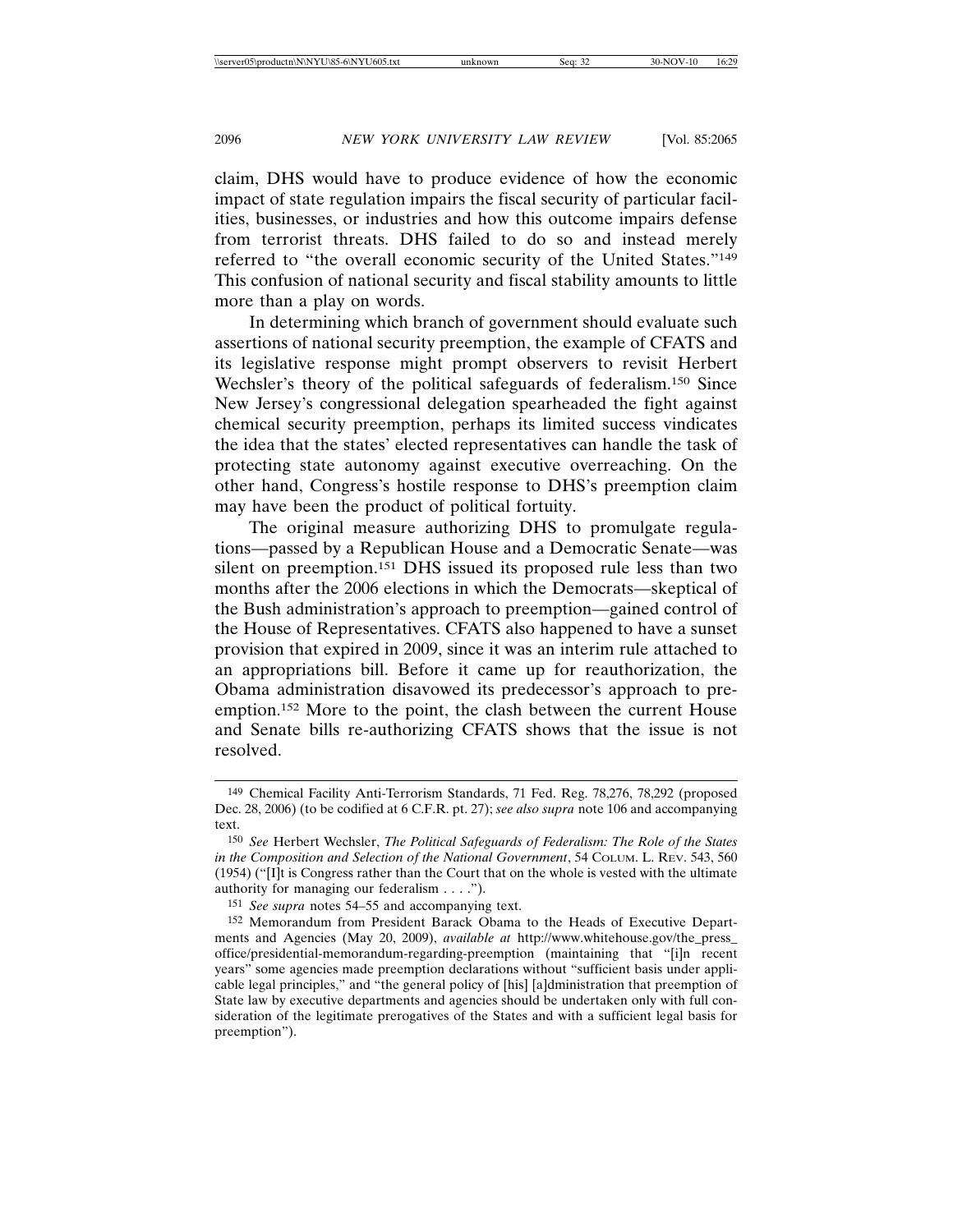In other words, the legislative resistance to DHS's chemical security preemption claim may have been a matter of timing and partisan politics, rather than a deeply considered evaluation of the federalism issues at play. CFATS may have been the exception that proves the rule: Congress is not the branch best equipped to judge the merits of preemption claims. At the very least, the various contingencies that produced this outcome do not silence the public choice critiques of congressional authority over preemption.153 Agencies, supervised by judicial review, would do a better job at striking the right balance in federalism determinations.

In the national security context, *Skidmore* and the agency reference model rightly balance deference to agencies with scrutiny of rulemaking. These doctrines defer to agencies' superior expertise and experience in fact-finding, and only insist that agencies engage in that fact-finding. *Chevron* deference applied to national security might not scrutinize effectively the sorts of pretextual arguments DHS employed in CFATS. *Skidmore* deference and the agency reference model would force agencies to do what they do best: gather evidence and build a regulatory record.

In so doing, these doctrines call out mistaken legal interpretations, such as DHS's misreading of the Supreme Court's foreign affairs preemption decisions,154 so that such interpretations cannot underwrite doctrinally suspect claims of agency authority. The deference doctrines prevent agencies like DHS from merely asserting the predominance of national security interests in an area of commingled state and federal, foreign and domestic security regulation. Applying *Skidmore* and the agency reference model to national security preemption claims has revealed the need to pry apart national security from foreign affairs and develop a thorough doctrinal understanding of the former federal interest—not importing legal principles from a different area of law.

#### **CONCLUSION**

"In a world in which the category 'foreign relations' has an indefinite scope," Jack Goldsmith has argued, "doctrines tied to the category make no sense."155 Whether or not this assessment applies to the breadth of foreign relations and national security law, it certainly applies to the doctrinal issues posed by CFATS: agency assertion of national security preemption, and the mixed foreign and domestic

<sup>153</sup> *See supra* note 18 and accompanying text.

<sup>154</sup> *See supra* notes 105–10 and accompanying text.

<sup>155</sup> Goldsmith, *supra* note 32, at 222.